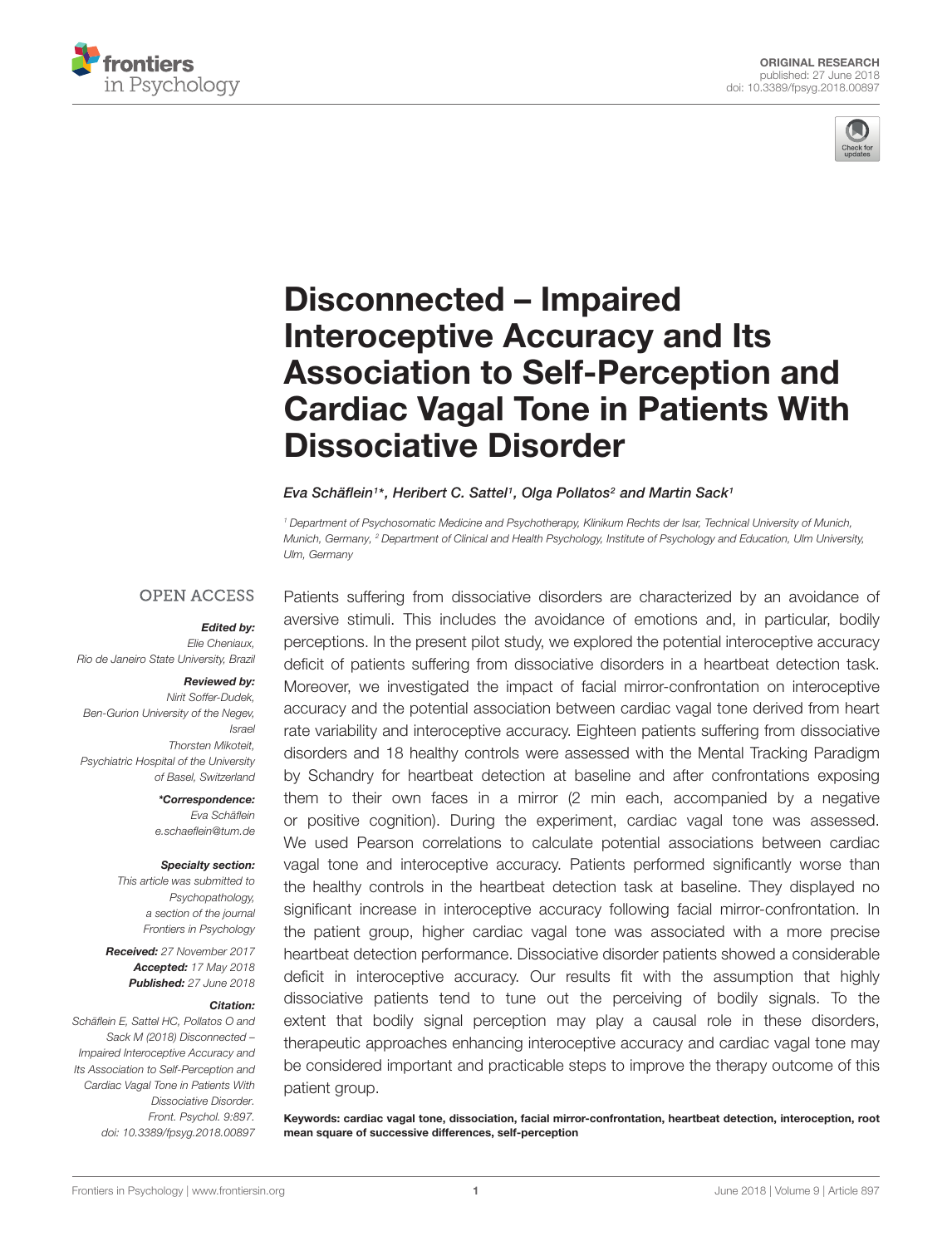# **INTRODUCTION**

Even among experts, there is considerable disagreement about the definition of the concept of dissociation [\(Holmes](#page-10-0) [et al.,](#page-10-0) [2005;](#page-10-0) [Dell,](#page-9-0) [2011;](#page-9-0) [Nijenhuis and van der Hart,](#page-10-1) [2011\)](#page-10-1). There are several diagnostic entities of dissociation. In the following, we present concepts and definitions of dissociation according to the Diagnostic and Statistical Manual of Mental Disorders (DSM) as well as some additional definitions of dissociation.

Dissociative Disorders (DD), as defined in the DSM-5, comprise a 'disruption of and/or discontinuity in the normal integration of consciousness, memory, identity, emotion, perception, body representation, motor control, and behavior' [\(American Psychiatric Association,](#page-9-1) [2013,](#page-9-1) p. 291). A Dissociative Disorder Not Otherwise Specified (DDNOS) is present in DD patients who suffer from all of the Dissociative Identity Disorder (DID) criteria except identity alteration or amnesia [\(American Psychiatric Association,](#page-9-2) [1994\)](#page-9-2). Even though DDNOS is mentioned as a separate diagnostic category next to DID only in the DSM-IV [\(American Psychiatric Association,](#page-9-2) [1994\)](#page-9-2) and not in the DSM-5 [\(American Psychiatric Association,](#page-9-1) [2013\)](#page-9-1), it is clinically relevant, as DDNOS is frequent and the diagnostic criteria for 'full DID' are tightly defined [\(Sar,](#page-11-0) [2011\)](#page-11-0). As the patients of the present investigation are patients that would match with the former diagnosis of DDNOS, we will use the term 'subthreshold DID' ('sDID') for them throughout the present article. According to the DSM-5 [\(American Psychiatric Association,](#page-9-1) [2013\)](#page-9-1), DID is characterized by (A) identity alteration, (B) amnesia, (C) distress about the disorder, (D) the symptoms not corresponding to broadly accepted cultural or religious practice and (E) the symptoms not explained by substance abuse or another medical condition [\(American Psychiatric Association,](#page-9-1) [2013\)](#page-9-1).

According to the concept of structural dissociation of the personality [\(van der Hart et al.,](#page-11-1) [2004\)](#page-11-1), sDID/DID patients have 'Apparently Normal Part(s) of the Personality' (responsible for coping with the demands of everyday life) and 'Emotional Part(s) of the Personality' (fixated in traumatic memories, which assure survival in situations of severe threat) [\(van der Hart](#page-11-1) [et al.,](#page-11-1) [2004,](#page-11-1) [2006\)](#page-11-2). This is reflected psychophysiologically as well: [Reinders et al.](#page-10-2) [\(2006\)](#page-10-2) have shown that there are considerable differences in psychophysiological reaction (e.g., heart rate, heart rate variability) to a trauma script between 'neutral identity states' (i.e., 'Apparently Normal Parts of the Personality') that were characterized by a blunted psychophysiological reactivity to the trauma script and 'traumatic identity states' (i.e., 'Emotional Parts of the Personality') presenting a higher heart rate and lower heart rate variability during the trauma script [\(Reinders et al.,](#page-10-2) [2006\)](#page-10-2).

Dissociative symptoms are clinically relevant as they are very common in patients with several mental disorders, e.g., in post-traumatic stress disorder (PTSD) and in Borderline Personality Disorder [\(Sar,](#page-11-0) [2011\)](#page-11-0) as well as in panic disorder (depersonalization/derealization), obsessive-compulsive disorder (absorption) or depression

(depersonalization/derealization) [\(Soffer-Dudek,](#page-11-3) [2014\)](#page-11-3). In addition, [Levin and Spei](#page-10-3) [\(2004\)](#page-10-3) found an association between dissociation and psychopathology in general. A recent metaanalysis by [Lyssenko et al.](#page-10-4) [\(2017\)](#page-10-4) further supports the notion that dissociative symptoms are prevalent in people with mental disorders.

Clinical experience has demonstrated that patients suffering from DID/sDID avoid self-perception, e.g., during personal hygiene or when seeing their faces in the mirror (see also [Frewen et al.,](#page-9-3) [2011\)](#page-9-3). In particular, those patients tune out the perception of emotions and especially of bodily signals [\(van der](#page-11-2) [Hart et al.,](#page-11-2) [2006;](#page-11-2) [Boon et al.,](#page-9-4) [2011\)](#page-9-4). According to [Hayes et al.](#page-10-5) [\(2004\)](#page-10-5), dissociation can be related to the construct of 'experiential avoidance,' a construct that is defined as 'the phenomenon that occurs when a person is unwilling to remain in contact with particular private experiences (e.g., bodily sensations, emotions, thoughts, memories, and behavioral predispositions) and takes steps to alter the form or frequency of these events and the context that occasion them' [\(Hayes et al.,](#page-10-6) [1996,](#page-10-6) p. 1154). [Dyer](#page-9-5) [et al.](#page-9-5) [\(2015\)](#page-9-5) found associations between specific areas of the body which were associated with trauma and highly aversive emotions in patients suffering from post-traumatic stress disorder. That is why the authors conclude that the perception of the patient's body might trigger traumatic memories [\(Dyer et al.,](#page-9-5) [2015\)](#page-9-5).

A construct describing the afferent information from the viscera, e.g., from the heart, is interoception [\(Herbert and](#page-10-7) [Pollatos,](#page-10-7) [2008;](#page-10-7) [Garfinkel et al.,](#page-10-8) [2015\)](#page-10-8). [Craig](#page-9-6) [\(2003,](#page-9-6) p. 500) defines interoception as 'the sense of the physiological condition of the body,' e.g., hunger and thirst. [Hoeschel et al.](#page-10-9) [\(2008\)](#page-10-9) have shown that dissociative symptom severity is correlated to a compromised fluid intake, a fact that might be linked to impaired interoception in highly dissociative individuals. Numerous studies have investigated interoception in various mental disorders (see [Schulz and Vögele,](#page-11-4) [2015,](#page-11-4) for a review). For instance, patients with panic disorders and anxiety disorders in general have shown heightened interoceptive accuracy [\(Domschke et al.,](#page-9-7) [2010\)](#page-9-7). In contrast, there is evidence for compromised interoceptive accuracy in patients suffering from personality disorders [\(Mussgay et al.,](#page-10-10) [1999\)](#page-10-10), conversion disorders [\(Ricciardi et al.,](#page-10-11) [2016\)](#page-10-11), or eating disorders [\(Pollatos et al.,](#page-10-12) [2008;](#page-10-12) [Herbert and Pollatos,](#page-10-13) [2014\)](#page-10-13). Patients with Depersonalization-Derealization Disorder [\(Michal et al.,](#page-10-14) [2014\)](#page-10-14) or with Borderline Personality Disorder [\(Hart et al.,](#page-10-15) [2013\)](#page-10-15) did not exhibit compromised interoceptive accuracy when compared to healthy controls, contrary to the authors' hypotheses.

According to [James](#page-10-16) [\(1884\)](#page-10-16), bodily perceptions are crucial for the experience of emotion and precede the emotional experience. Experts distinguish between 'interoceptive accuracy' (IAc) meaning the accuracy of the perception of interoceptive signals that can be examined using heartbeat perception performance (also called 'cardiosensibility') and 'interoceptive sensibility' as the self-evaluation of subjective interoception (assessed by interviews or questionnaires) [\(Garfinkel et al.,](#page-10-8) [2015\)](#page-10-8). The 'Multidimensional Assessment of Interoceptive Awareness' (MAIA, [Mehling et al.,](#page-10-17) [2012\)](#page-10-17), for instance, is a questionnaire that assesses interoceptive sensibility on eight subscales ('Noticing,' 'Not-Distracting,' 'Not-Worrying,' 'Attention Regulation,'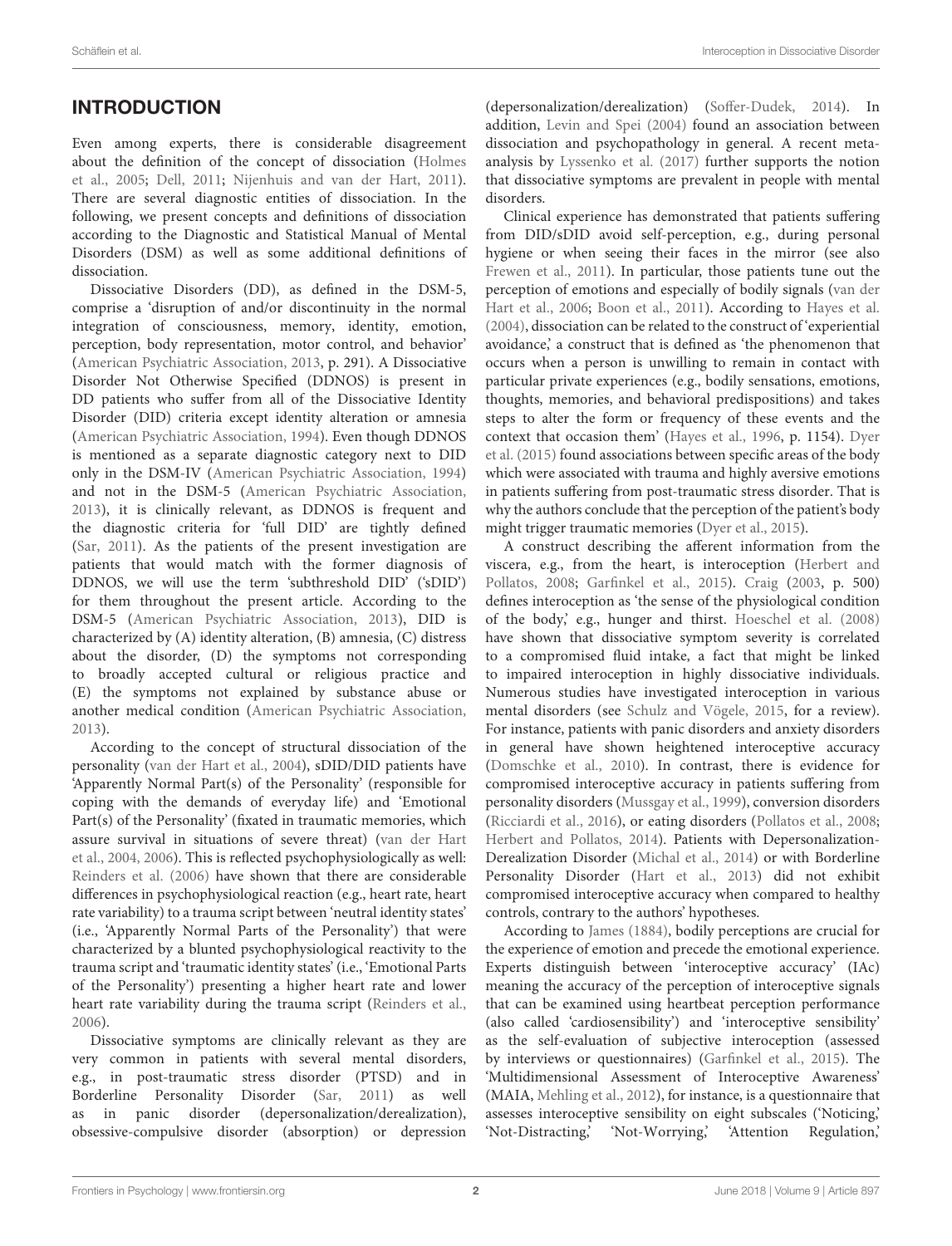'Emotional Awareness,' 'Self-Regulation,' 'Body Listening,' and 'Trusting') using items such as 'I listen for information from my body about my emotional state' or 'I feel my body is a safe place'.

Self-perception and cardiac vagal tone have proven to be variables associated with IAc. In healthy participants, [Weisz et al.](#page-11-5) [\(1988\)](#page-11-5) and [Ainley et al.](#page-9-8) [\(2012\)](#page-9-8) have reported an improvement in interoception in the course of self-perception of participants' faces in a mirror, and [Ainley et al.](#page-9-9) [\(2013\)](#page-9-9) have further shown this IAc-improving effect for a paradigm including bodily as well as narrative self-aspects. Interestingly, [Pollatos et al.](#page-10-18) [\(2016\)](#page-10-18) found that in Anorexia Nervosa patients, interoceptive accuracy was higher when focusing on another person's face than when being confronted with their own faces, whereas the opposite was the case for healthy controls. We have recently shown altered self-perception in the sDID patient sample of the present investigation: mirror-confrontation with their own faces constituted a serious stressor for them regarding selfreported stress and state dissociation, whereas healthy controls did not exhibit these stress reactions [\(Schäflein et al.,](#page-11-6) [2016,](#page-11-6) [2018\)](#page-11-7). The effect of facial mirror-confrontation on IAc has not been experimentally reproduced in sDID/DID patients. Recent evidence has shown that, besides self-perception, cardiac vagal tone is linked to IAc [\(Pollatos et al.,](#page-10-19) [2014\)](#page-10-19). In healthy participants, [Pollatos et al.](#page-10-19) [\(2014\)](#page-10-19) have shown a correlation between higher IAc and higher vagal control of the heart  $(r = 0.48, p < 0.05)$ . Thus far, there is no research replicating this finding in a clinical sample and especially not in sDID/DID patients.

Previous research has shown a correlation between dissociative symptoms and a poor psychotherapy outcome [\(Michelson et al.,](#page-10-20) [1998;](#page-10-20) [Rufer et al.,](#page-10-21) [2006;](#page-10-21) [Spitzer et al.,](#page-11-8) [2007;](#page-11-8) [Kleindienst et al.,](#page-10-22) [2011\)](#page-10-22). [Angelovski et al.](#page-9-10) [\(2016\)](#page-9-10) describe an association between a higher baseline heart rate variability and higher heart rate variability reactivity with a better clinical outcome for a psychotherapeutic intervention in patients with pain dominant somatoform disorders. The authors speculate that this might be linked to self-regulation and emotional learning capacities [\(Angelovski et al.,](#page-9-10) [2016\)](#page-9-10). Research on the potential reasons for the poor therapeutic outcome of highly dissociative patients is urgently needed [\(Lanius,](#page-10-23) [2015\)](#page-10-23). There is ample evidence that interoception is correlated to emotional experience [\(Schandry,](#page-11-9) [1981;](#page-11-9) [Wiens,](#page-11-10) [2005;](#page-11-10) [Herbert and Pollatos,](#page-10-7) [2008,](#page-10-7) [2012;](#page-10-24) [Füstös et al.,](#page-10-25) [2012;](#page-10-25) [Terasawa et al.,](#page-11-11) [2013\)](#page-11-11). [Ebner-Priemer et al.](#page-9-11) [\(2009\)](#page-9-11) have demonstrated that compromised emotional learning is associated with a high level of state dissociative experiences in Borderline Personality Disorder and speculate that a lack of emotional engagement might be responsible for the poor therapy outcome of highly dissociative patients. Another study by [Jaycox](#page-10-26) [et al.](#page-10-26) [\(1998\)](#page-10-26) has shown that, besides habituation, emotional engagement is crucial for a good therapy outcome in PTSD exposure therapy.

We were interested to find out if IAc was impaired in sDID patients, a potential pathomechanism that might be associated with poor emotional engagement and thus a poor psychotherapy outcome in sDID/DID patients. Furthermore, we aimed to investigate whether the IAc of sDID patients might improve following facial mirror-confrontation. Moreover, it was of interest to us to see whether or not cardiac vagal tone derived from heart rate variability was linked to interoception in sDID patients.

We thus hypothesized a significant difference in baseline IAc (heartbeat detection score) between DD patients and healthy controls (HCs) (hypothesis 1). Furthermore, we assumed a significant increase in IAc in both patients (hypothesis 2a) and HCs (hypothesis 2b) when exposing them to their faces in a mirror. Additionally, we expected a significant association between cardiac vagal tone derived from heart rate variability and IAc in both patients (hypothesis 3a) and HCs (hypothesis 3b).

# MATERIALS AND METHODS

### **Participants**

The local ethics committee approved the investigation (proposal 1/14 S) in accordance with the Helsinki Declaration. All participants provided their written informed consent. The present study is a pilot study for the estimation of observed effect sizes. The results of the current study are based on the same sample as the findings of [Schäflein et al.](#page-11-6) [\(2016\)](#page-11-6) and of [Schäflein et al.](#page-11-7) [\(2018\)](#page-11-7). We sent invitations to 60 patients. Twenty-two of them did not reply or were not interested in participating. Eighteen patients did not meet the inclusion criteria. Inclusion and exclusion criteria will be specified below. Another two patients were not able to follow the instructions during the experiment. They repeatedly closed their eyes during the experiment and faded out due to severe and continuous detachment symptoms. Two hundred HCs replied to our notices and advertisements in the hospital and on the intranet. The two groups were matched for gender, age and body mass index, parameters that are known to influence psychophysiological measures. We chose 23 HC candidates that were suitable according to the matching criteria (age, gender, and body mass index) for matching. Four HC candidates were excluded because they suffered from a current mental disorder, and one of them was not able to participate due to language problems.

Exclusion criteria for all participants were a severe internal or neurological disorder or the taking of beta blockers or benzodiazepines. Patients with a current severe depressive episode, lifetime psychotic disorder or lifetime substance abuse were excluded. The inclusion criterion for patients was a score of 10 or more points on the Mini-SCID-D interview [\(Gast et al.,](#page-10-27) [1999\)](#page-10-27). We excluded HCs with a current mental disorder.

Eighteen (17 female) patients with sDID and 18 HCs (17 female) participated in the study. Patients were consecutive inpatients or outpatients at a center specialized in psychotraumatology at the Department of Psychosomatic Medicine and Psychotherapy, Klinikum rechts der Isar, Technical University of Munich, Germany. HCs were employees and medical students at Klinikum rechts der Isar, Technical University of Munich. Sociodemographic data and sample characteristics are shown in **[Table 1](#page-3-0)**.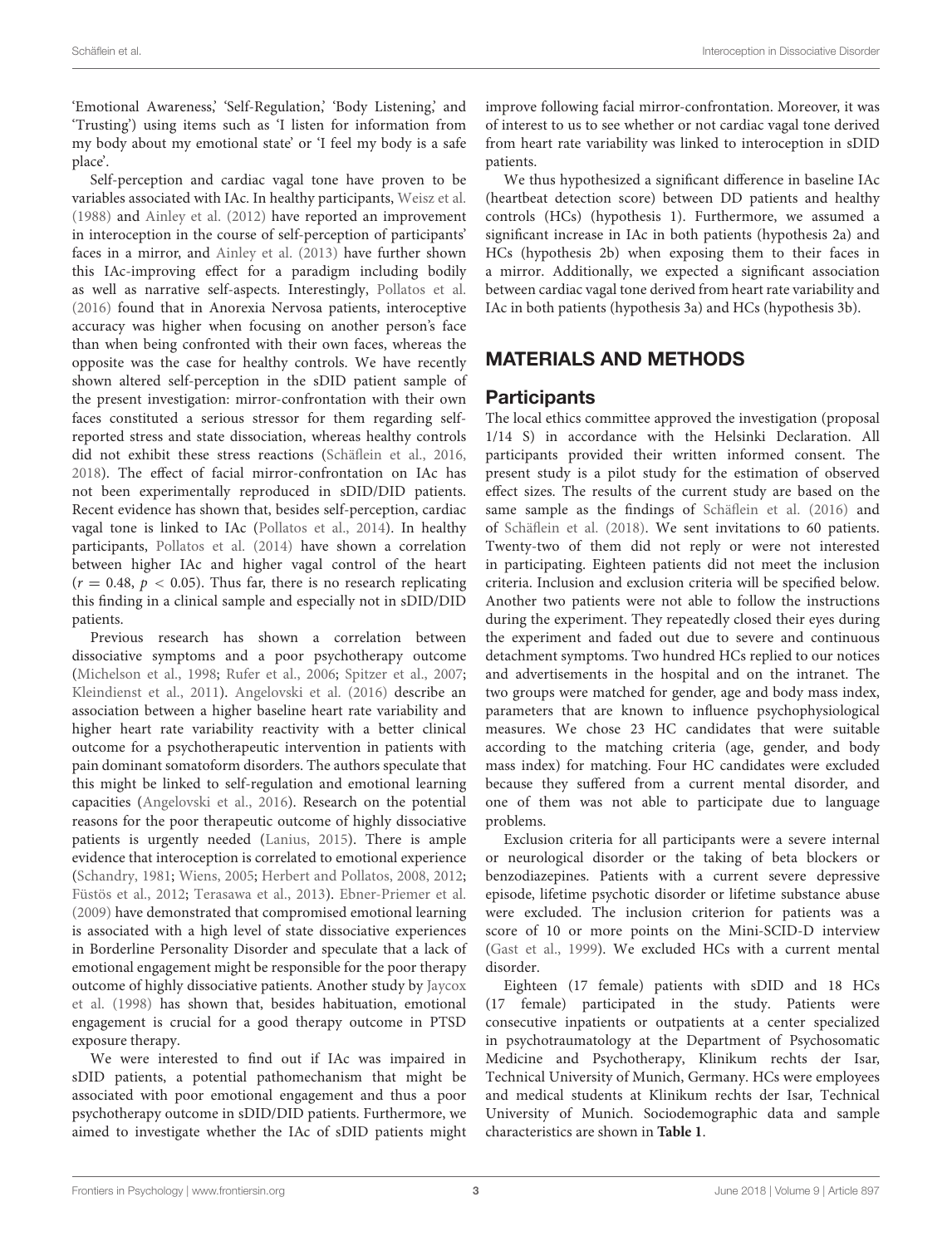#### <span id="page-3-0"></span>TABLE 1 | Sociodemographic data and sample characteristics.

|                                   | <b>HCs</b><br>sDID |             | Group<br>comparison |  |  |
|-----------------------------------|--------------------|-------------|---------------------|--|--|
|                                   | $N = 18$           | $N = 18$    | р                   |  |  |
| Age (M; SD)                       | 41.7(8.3)          | 41.1 (10.0) | 0.86                |  |  |
| Education (% high-school diploma) | 50.0               | 61.1        | 0.50                |  |  |
| Gender (% female)                 | 94.4               | 94.4        | 1.00                |  |  |
| BMI (M; SD)                       | 23.6(4.1)          | 24.7(2.9)   | 0.40                |  |  |

Between-group differences: t-tests for independent samples (continuous data)/χ<sup>2−</sup>tests (nominal data). sDID, patients with subthreshold Dissociative Identity Disorder; HCs, healthy controls; M, mean; SD, standard deviation; BMI, body mass index.

There were no relevant differences in age, gender, percentage of high school diploma holders, or body mass index between the two groups (**[Table 1](#page-3-0)**). Patients on average had had 5.1 (SD = 5.0) months of lifetime psychosomatic and 2.3  $(SD = 4.0)$  months of lifetime psychiatric inpatient treatment. All but one patient had had outpatient psychotherapy treatment. Comorbidities were frequent and included major depression  $(n = 9, 50\%)$  or major depression combined with an anxiety, obsessive-compulsive or eating disorder  $(n = 6,$ 33.3%). 44.4% of the sDID patients took antidepressant or neuroleptic drugs, and 27.8% of them took additional drugs other than psychopharmaceuticals. Only one of the HCs had had outpatient psychotherapy treatment. None of the HCs took psychopharmaceuticals, and 16.7% of them took additional drugs other than psychopharmaceuticals.

### **Instruments**

We used the validated German translations of all instruments employed in this study.

#### Interviews

Subthreshold DID and PTSD diagnoses were assessed using the Mini-SCID-D interview [\(Gast et al.,](#page-10-27) [1999;](#page-10-27) Steinberg et al., 1992, unpublished), which is the short form of the SCID-D interview (Steinberg et al., 1992, unpublished) and the SCID-PTSD interview [\(Wittchen et al.,](#page-11-12) [1997;](#page-11-12) [First et al.,](#page-9-12) [2012\)](#page-9-12) according to DSM-IV. The Mini-SCID-D and the SCID-D interview [\(Steinberg,](#page-11-13) [1994;](#page-11-13) [Gast et al.,](#page-10-27) [1999\)](#page-10-27) consist of the subscales amnesia, depersonalization, derealization, identity disturbance, and identity alteration [\(Steinberg,](#page-11-13) [1994;](#page-11-13) [Gast et al.,](#page-10-27) [1999\)](#page-10-27) and thus comprise fragmentation and detachment symptoms.

#### Self-Report Measures

Trait dissociation was assessed with the Dissociative Experiences Scale (DES, [Bernstein and Putnam,](#page-9-13) [1986\)](#page-9-13). The Impact of Event Scale (IES, [Horowitz et al.,](#page-10-28) [1979\)](#page-10-28) was administered to measure the severity of trauma-related symptoms. We quantified child abuse and neglect using the Childhood Trauma Questionnaire CTQ and its five subscales (emotional abuse, physical abuse, sexual abuse, emotional neglect, and physical neglect) [\(Bernstein and](#page-9-14) [Fink,](#page-9-14) [1998\)](#page-9-14). The Multidimensional Assessment of Interoceptive Awareness (MAIA) [\(Mehling et al.,](#page-10-17) [2012\)](#page-10-17) is a 32-item

Schäflein et al. Interoception in Dissociative Disorder

questionnaire consisting of eight subscales ('Noticing,' 'Not-Distracting,' 'Not-Worrying,' 'Attention Regulation,' 'Emotional Awareness,' 'Self-Regulation,' 'Body Listening,' 'Trusting'). Items are categorized on a five point Likert scale from  $0' = 'never'$ to '5' = 'always'. The MAIA total score is the mean of all items, some of them inversely coded. A higher MAIA score signifies better interoceptive sensibility. The Acceptance and Action Questionnaire (AAQ, [Hayes et al.,](#page-10-5) [2004\)](#page-10-5) was used to measure experiential avoidance. We used the Subjective Units of Disturbance (SUD) Scale to quantify subjective distress on a scale of 0 ('no distress') to 10 ('maximum distress') [\(Wolpe,](#page-11-14) [1969\)](#page-11-14).

### Procedures

The entire experimental process and the different periods are depicted in **[Figure 1](#page-3-1)**.

Participants were seated in a comfortable chair 1 m in front of a mirror (40 cm  $\times$  40 cm) that reflected their faces. The experiment comprised three mirror-confrontation phases (2 min each, **[Figure 1](#page-3-1)**) during which participants were instructed to either look just at their faces or to silently think about a negative and then a positive cognition during facial mirror-confrontation. We assessed IAc (see section 'Heartbeat Detection Task') using heartbeat detection tasks at three points, at baseline, directly after facial mirror-confrontation accompanied by a negative cognition (2 min duration) and directly following facial mirrorconfrontation accompanied by a positive cognition (2 min duration) (**[Figure 1](#page-3-1)**). The mirror was covered during the whole experimental procedure (including the three heartbeat detection tasks, see section 'Heartbeat Detection Task') except for the mirror-confrontation phases.

Participants were asked to choose individual, pre-defined negative and positive cognitions about themselves from the Eye Movement Desensitization and Reprocessing Manual [\(Shapiro,](#page-11-15) [2001\)](#page-11-15). They should report their most disturbing negative

| <b>NR1</b>              | 2 min           |
|-------------------------|-----------------|
| Relaxation              | 3 min           |
| <b>HDT</b> baseline     | 2 min 45 s      |
| <b>NR2</b>              | 2 min           |
| <b>MC</b> neutr         | 2 min           |
| NR <sub>3</sub>         | 2 min           |
| MC neg                  | $2 \text{ min}$ |
| <b>HDT after MC neg</b> | 2 min 45 s      |
| NR <sub>4</sub>         | 2 min           |
| MC pos                  | $2 \text{ min}$ |
| <b>HDT after MC pos</b> | 2 min 45 s      |
| <b>NR5</b>              | 2 min           |
|                         |                 |

<span id="page-3-1"></span>FIGURE 1 | Course of the different measurement phases of the experiment. HDT, heartbeat detection task; MC, mirror-confrontation; NR, neutral reference (imagining washing the dishes); neutr, neutral (no cognitive accompaniment); neg, negative (with negative cognitive accompaniment); pos, positive (with positive cognitive accompaniment).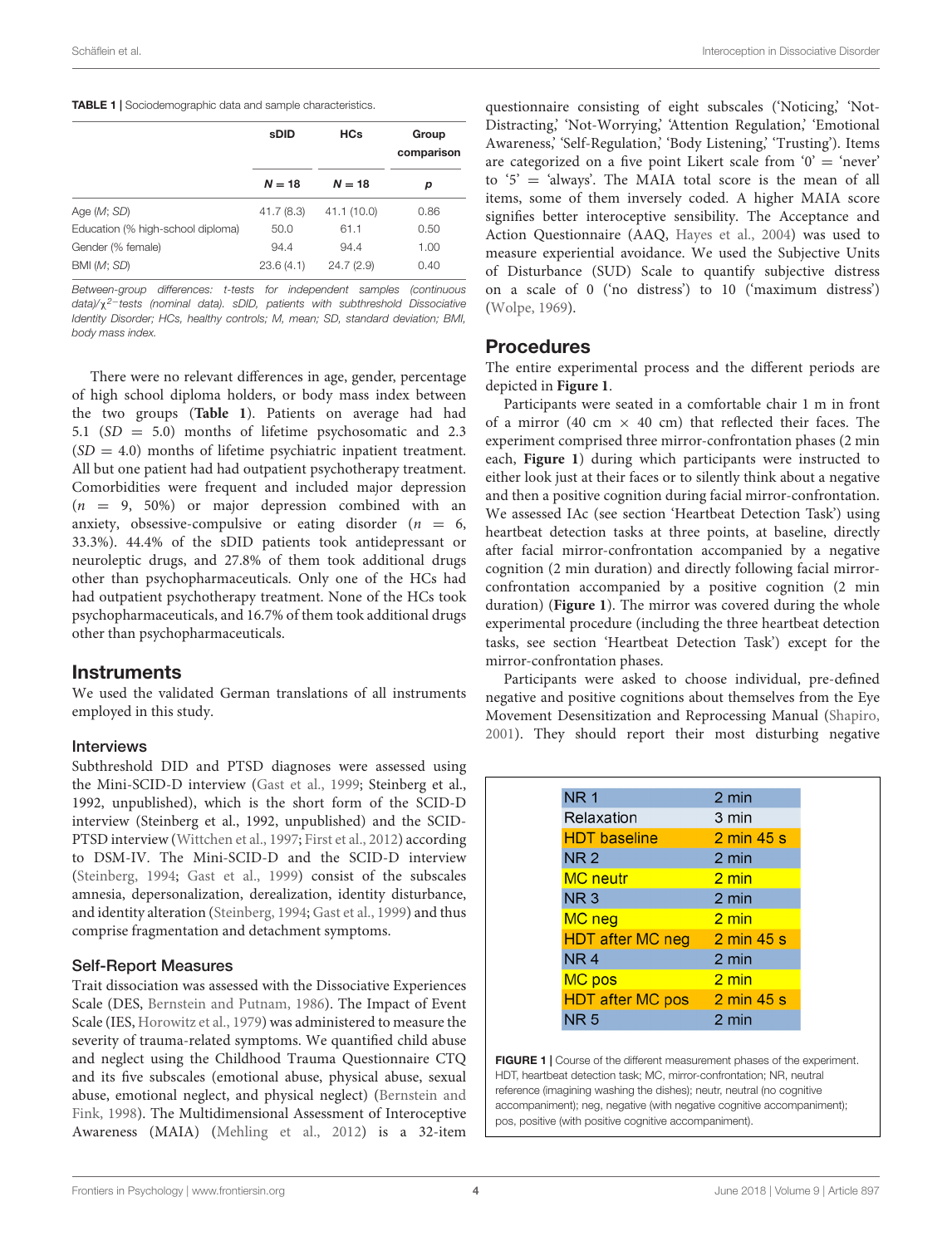cognition which had to induce a Subjective Units of Disturbance (SUD, [Wolpe,](#page-11-14) [1969\)](#page-11-14) score of at least 7 to be eligible as an accompanying cognition. In HCs, a SUD score of 7 or more was not present since HCs reported they could not think about themselves in such a negative way. Before, between and after the mirror-confrontation periods and the heartbeat detection tasks, neutral reference conditions (2 min each, sitting and imagining washing the dishes) were performed (**[Figure 1](#page-3-1)**). Before the baseline IAc measurement, participants performed a relaxation task [\(Wengenroth,](#page-11-16) [2012,](#page-11-16) p. 143) (adapted version) to limit anticipatory anxiety and for ethical reasons. During the whole experiment, electrocardiography (ECG) and impedance cardiography (ICG) data were collected continuously. For ethical reasons (mirror-confrontation with positive cognition should be at the end of the experiment), we did not permute the mirror conditions.

### Heartbeat Detection Task

The Mental Tracking Task by [Schandry](#page-11-9) [\(1981\)](#page-11-9) served to assess heartbeat detection accuracy. The task is well-validated, reliable and widely used [\(Knoll and Hodapp,](#page-10-29) [1992;](#page-10-29) [Mussgay](#page-10-10) [et al.,](#page-10-10) [1999;](#page-10-10) [Pollatos et al.,](#page-10-30) [2007\)](#page-10-30). Participants were asked to mentally track (i.e., to count silently) their heartbeats in three time intervals of 25, 35, and 45 s without taking their pulse or facilitating heartbeat detection in any other way. Between these time intervals, there were short breaks of 30 s. Start and stop signals for each counting phase were given by the experimenter (ES). After each time interval, participants wrote down the number of heartbeats detected. As we asked participants to perform the heartbeat detection task three times, we permuted the order of the three time intervals in a balanced design.

During the Mental Tracking Task, we monitored heart rates by means of an ECG measured by the Vrije Universiteit Ambulatory Monitoring System (VU-AMS, Vrije Universiteit, Department of Psychophysiology, Amsterdam, Netherlands) Model 5 FS [see section 'Impedance Cardiography and Vrije Universiteit Ambulatory Monitoring System (VU-AMS)']. The Mental Tracking Task requires intervals of 25, 35, and 45 s. During these time periods, we assessed cardiac vagal tone [see section 'Impedance Cardiography and Vrije Universiteit Ambulatory Monitoring System (VU-AMS)'] and calculated a mean cardiac vagal tone score for each heartbeat detection task. For each of the three heartbeat detection tasks, we calculated a heartbeat detection score (HBDS) as the mean of the three intervals using the formula shown in **[Figure 2](#page-4-0)**.

Using this transformation, the HBDS can vary between 0 and 1. Higher scores indicate smaller differences between recorded and perceived heartbeats and thus higher IAc.

((recorded heartbeats – counted heartbeats)) recorded heartbeats

<span id="page-4-0"></span>FIGURE 2 | Formula used to calculate the heartbeat detection score.

# Impedance Cardiography and Vrije Universiteit Ambulatory Monitoring System (VU-AMS)

The validated Vrije Universiteit Ambulatory Monitoring System (VU-AMS, Vrije Universiteit, Department of Psychophysiology, Amsterdam, Netherlands) served to assess peripheral psychophysiological activity by recording ECG and ICG using a sample rate of 1000 Hz [\(de Geus et al.,](#page-9-15) [1995;](#page-9-15) [de Geus and](#page-9-16) [van Doornen,](#page-9-16) [1996;](#page-9-16) [Willemsen et al.,](#page-11-17) [1996;](#page-11-17) [Riese et al.,](#page-10-31) [2003\)](#page-10-31). We used the Root Mean Square of Successive Differences (RMSSD) as a vagal index derived from heart rate variability to assess cardiac vagal tone [\(Malik et al.,](#page-10-32) [1996\)](#page-10-32). We employed the natural logarithm of RMSSD, lnRMSSD, for further analysis because of the skewed distribution of the RMSSD [\(Malik et al.,](#page-10-32) [1996\)](#page-10-32). An increase in lnRMSSD means an increase in cardiac vagal tone. We processed physiological data using the VU-DAMS 3.2 software. Suspicious beats were detected automatically by the VU-AMS. We visually inspected and manually corrected or deleted suspicious beats and artifacts using the procedures in the Vrije Universiteit Data Analysis and Management Software (VU-DAMS) manual [\(VU-DAMS,](#page-11-18) [2013\)](#page-11-18). All files were processed.

# Statistical Analyses

Statistical analyses were conducted using SPSS version 22.0, applying a statistical threshold for probability of  $p < 0.05$ (two-sided). For group comparisons, t-tests for independent samples were computed. In the case of nominal data,  $\chi^2$ tests were used. To analyze data collected at different time points (within-group differences), we computed linear mixed models with the participant as a random effect and time and group as fixed effects [\(Singer,](#page-11-19) [1998\)](#page-11-19). To assess the association between cardiac vagal tone and IAc, we used parametric correlations. We calculated between-group differences of subsequent experimental conditions using ANOVAs and controlled for the initial value of the dependent variable, respectively.

# RESULTS

# Psychometric Sample Characteristics

**[Table 2](#page-5-0)** shows the psychometric data of the sDID patients and the HCs. Mini-SCID-D interviewing to determine the severity of dissociative symptoms resulted in a score of 11.39 ( $SD = 1.09$ , range 5-15) points for the sDID group, indicating that all patients suffered from detachment symptoms (depersonalization/derealization) and, additionally, from compartmentalization symptoms (amnesia/identity disturbance/identity alteration). All of the patients had sDID (all DID criteria but amnesia or but identity alteration), but not a full DID. All patients met the criteria for a comorbid PTSD according to SCID-PTSD, but, as clinical expert interviews revealed, sDID was the main diagnosis and main complaint in every patient tested. All patients reported multiple traumatization  $(M = 3.2)$ traumatizations,  $SD = 1.3$ ). In contrast to the HCs, sDID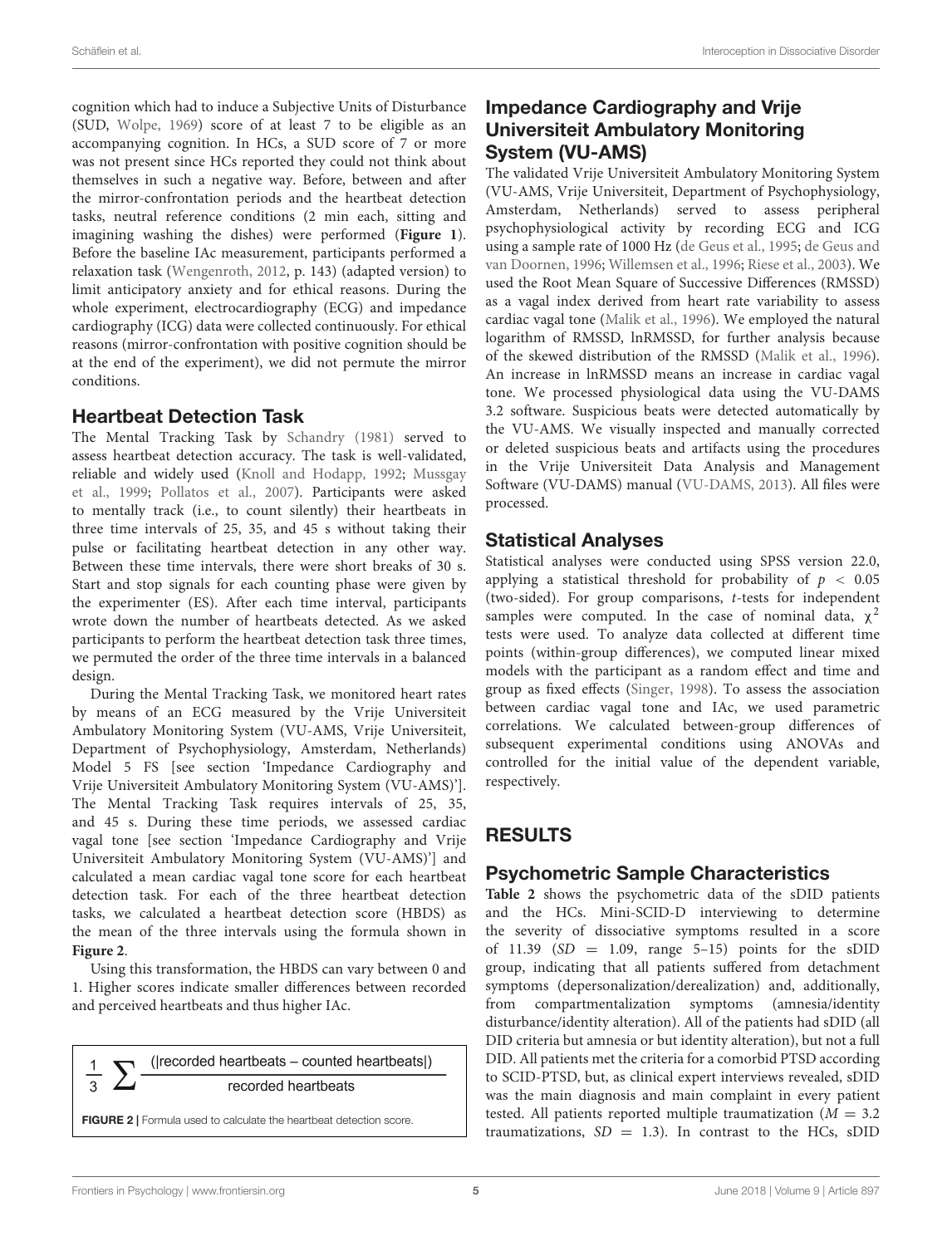#### <span id="page-5-0"></span>TABLE 2 | Psychometric data.

|                           |                                                                     | <b>sDID</b>   | <b>HCs</b>               | Group comparison |
|---------------------------|---------------------------------------------------------------------|---------------|--------------------------|------------------|
|                           | Questionnaire (abbreviation) (range)                                | M(SD)         | M(SD)                    | р                |
| <b>Dissociation</b>       | Mini-SCID-D total score (0-15)                                      | 11.39(1.09)   | 0.00(0.00)               | $< 0.001*$       |
|                           | Mini-SCID-D amnesia (0-3)                                           | 2.44(0.98)    | 0.00(0.00)               | $< 0.001*$       |
|                           | Mini-SCID-D depersonalization (0-3)                                 | 3.00(0.00)    | 0.00(0.00)               | $< 0.001*$       |
|                           | Mini-SCID-D derealization (0-3)                                     | 2.11(108)     | 0.00(0.00)               | $< 0.001*$       |
|                           | Mini-SCID-D identity disturbance (0-3)                              | 2.33(0.49)    | 0.00(0.00)               | $< 0.001*$       |
|                           | Mini-SCID-D identity alteration (0-3)                               | 1.50(0.92)    | 0.00(0.00)               | $< 0.001*$       |
|                           | Dissociative Experiences Scale (DES) (0-100%)                       | 27.86 (9.28)  | 4.35(2.79)               | $< 0.001*$       |
| Trauma                    | PTSD (diagnosed with SCID-PTSD interview)                           | Yes           | <b>No</b>                |                  |
|                           | Impact of Event Scale (IES) (0-75)                                  | 54.28 (11.85) | $\overline{\phantom{m}}$ |                  |
|                           | Childhood Trauma Questionnaire (CTQ) (25-125)                       | 82.50 (15.75) | 29.25 (3.25)             | $< 0.001*$       |
|                           | CTQ emotional abuse (5-25)                                          | 18.90(4.85)   | 6.20(1.15)               | $< 0.001*$       |
|                           | CTQ physical abuse (5-25)                                           | 12.90(4.70)   | 5.15(0.40)               | $< 0.001*$       |
|                           | CTQ sexual abuse (5-25)                                             | 16.45(5.60)   | 5.00(0.00)               | $< 0.001*$       |
|                           | CTQ emotional neglect (5-25)                                        | 21.45(2.30)   | 7.55(2.00)               | $< 0.001*$       |
|                           | CTQ physical neglect (5-25)                                         | 12.80(3.80)   | 5.30(0.70)               | $< 0.001*$       |
| Interoceptive sensibility | Multidimensional Assessment of Interoceptive Awareness (MAIA) (0-5) | 1.70(0.66)    | 3.25(0.56)               | $< 0.001*$       |
| Experiential avoidance    | Acceptance and Action Questionnaire (AAQ) (9–63)                    | 45.11 (6.72)  | 22.22(3.46)              | $< 0.001*$       |

Between-group differences: t-tests for independent samples. sDID, patients with subthreshold Dissociative Identity Disorder; HCs, healthy controls; M, mean; SD, standard deviation; SCID-D, Structural Clinical Interview for DSM-IV Dissociative Disorders; PTSD, post-traumatic stress disorder; DES, Dissociative Experiences Scale; IES, Impact of Event Scale; CTQ, Childhood Trauma Questionnaire; MAIA, Multidimensional Assessment of Interoceptive Awareness; AAQ, Acceptance and Action Questionnaire; <sup>∗</sup>p < 0.05.

patients exhibited more intense dissociative symptoms in the DES, severe PTSD symptomatology in the IES, reported considerably high childhood abuse and neglect intensity in the CTQ, remarkably compromised interoceptive sensibility in the MAIA and notably high experiential avoidance in the AAQ. The dissociation score according to the Mini-SCID-D interview was zero for each of the HCs. HCs comprised both traumatized and non-traumatized individuals. However, their average childhood traumatization scores were significantly lower than those of the patients. Their overall psychopathological symptoms were considerably lower than those of the patients (**[Table 2](#page-5-0)**).

# Interoceptive Accuracy Results at Baseline and in the Course of the Facial Mirror-Confrontation Paradigm

**[Figure 3](#page-5-1)** shows the courses of the heartbeat detection score for sDID patients (blue) and HCs (red) at the three measurement points: at the baseline assessment, after the facial mirrorconfrontation with negative cognitive accompaniment and after the facial mirror-confrontation with positive cognitive accompaniment.

**[Table 3](#page-6-0)** depicts the baseline heartbeat detection scores (HBDS) of patients and HCs, the mean HBDS values and standard errors for each measurement period, the within-group changes in HBDS for the sDID patients and for the HCs in the course of the experiment and the between-group differences in the course of the experiment when controlling for the initial HBDS value. There was a significant difference in the HBDS between the sDID patients and the HCs at baseline  $[T(df) = T(28.0) = -2.776$ ;



<span id="page-5-1"></span>Within-group differences: linear mixed models, between-group differences: ANOVAs controlling for initial value of HBDS. sDID, patients with subthreshold Dissociative Identity Disorder; HCs, healthy controls; MC, mirror-confrontation; neg, negative (negative cognitive accompaniment); pos, positive (positive cognitive accompaniment); HBDS, heartbeat detection score.

 $p = 0.010$ . For both groups, there were no significant changes from the HBDS at baseline to the HBDS after the facial mirror-confrontation with negative cognitive accompaniment [sDID: ES (CI) = 0.30 (-0.96 to 0.36),  $p = 0.14$ ; HCs: ES (CI) = 0.05 (-0.60 to 0.70),  $p = 0.77$ ]. Similarly, there were no significant changes going from the HBDS after the facial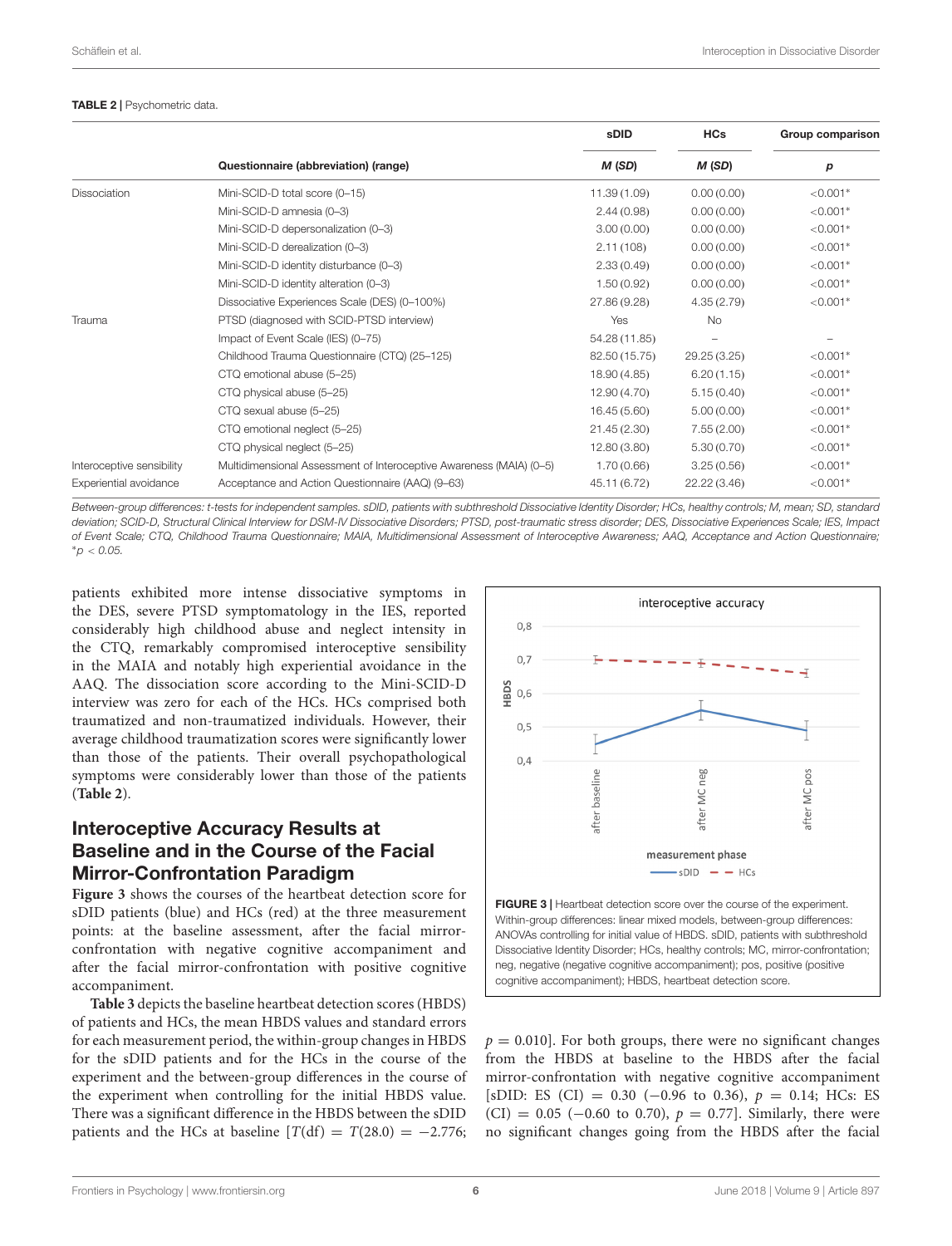<span id="page-6-0"></span>TABLE 3 | Within-group courses of the heartbeat detection scores for sDID patients and HCs (left) and between-group differences calculated using ANOVAs, controlled for initial heartbeat detection score value (right).

|                   | sDID       |      |                              | <b>HCs</b>     |            |      | sDID compared to HCs <sup>2</sup> |       |      |      |
|-------------------|------------|------|------------------------------|----------------|------------|------|-----------------------------------|-------|------|------|
|                   | $M$ (SE)   | F    | <b>ES (95% CI)</b>           | $\mathbf{p}^1$ | M (SE)     |      | ES (95% CI)                       | $D^1$ |      | р    |
| HBDS at baseline  | 0.45(0.03) |      |                              |                | 0.70(0.09) |      |                                   |       |      |      |
| HBDS after MC neg | 0.55(0.02) | 2.36 | $0.30$ ( $-0.96$ to $0.36$ ) | 0.14           | 0.69(0.08) | 0.09 | $0.05$ ( $-0.60$ to $0.70$ )      | 0.77  | 0.13 | 0.72 |
| HBDS after MC pos | 0.49(0.03) | 2.45 | $0.18 (-0.48 to 0.83)$       | 0.14           | 0.66(0.09) | 1.69 | $0.18(-0.50 \text{ to } 0.81)$    | 0.21  | 0.16 | 0.70 |

<sup>1</sup> Mean within-group difference related to precedent measuring period calculated by linear mixed models; <sup>2</sup> between-group differences: ANOVAs controlling for initial value of the dependent variable. CI, confidence interval; sDID, patients with subthreshold Dissociative Identity Disorder; HCs, healthy controls; M, mean; SE, standard error; HBDS, heartbeat detection score; MC, mirror-confrontation; neg, negative (with negative cognitive accompaniment); pos, positive (with positive accompaniment); ES, effect size.

mirror-confrontation with negative cognitive accompaniment to the HBDS after the facial mirror-confrontation with positive cognitive accompaniment in both groups  $[sDID: ES (CI) = 0.18]$  $(-0.48 \text{ to } 0.83), p = 0.14; \text{ HCs: ES (CI)} = 0.15 (-0.50 \text{ to }$ 0.81),  $p = 0.21$ . Controlling for the initial values of the HBDS, ANOVAs did not yield any significant between-group differences between sDID patients and HCs neither for the HBDS after the facial mirror-confrontation accompanied by the negative cognition ( $F = 0.13$ ,  $p = 0.72$ ) nor for the HBDS after the facial mirror-confrontation accompanied by the positive cognition  $(F = 0.16, p = 0.70)$  ([Table 3](#page-6-0)).

# Correlations Between Cardiac Vagal Tone and Interoceptive Accuracy

**[Table 4](#page-6-1)** depicts Pearson correlations between cardiac vagal tone (lnRMSSD) and IAc in the heartbeat detection tasks for sDID patients and healthy controls. In sDID patients, there were significant associations with high effect sizes at baseline and after mirror-confrontation with positive cognitive accompaniment (baseline:  $r = 0.55$ ,  $p = 0.02$ ; after mirrorconfrontation with positive cognitive accompaniment:  $r = 0.54$ ,  $p = 0.02$ ). In the HCs, there were no substantial associations between cardiac vagal tone and IAc (baseline:  $r = -0.08$ ,  $p = 0.74$ ; after mirror-confrontation with negative cognitive accompaniment:  $r = -0.25$ ,  $p = 0.33$ ; after mirror-confrontation with positive cognitive accompaniment:  $r = -0.29$ ,  $p = 0.25$ ) (**[Table 4](#page-6-1)**).

<span id="page-6-1"></span>TABLE 4 | Correlation between cardiac vagal tone (lnRMSSD) and interoceptive accuracy (heartbeat detection score).

|      |         | <b>HCs</b>  |      |  |
|------|---------|-------------|------|--|
| r    | р       |             | р    |  |
| 0.55 | $0.02*$ | $-0.08$     | 0.74 |  |
| 0.33 | 0.19    | $-0.25$     | 0.33 |  |
| 0.54 | $0.02*$ | $-0.29$     | 0.25 |  |
|      |         | <b>sDID</b> |      |  |

ln, natural logarithm; RMSSD, root mean square of successive differences; sDID, patients with subthreshold Dissociative Identity Disorder; HCs, healthy controls; HBDS, heartbeat detection score; MC, mirror-confrontation; neg, negative (with negative cognitive accompaniment); pos, positive (with positive cognitive accompaniment);  $p < 0.05$ .

# **DISCUSSION**

We compared IAc assessed by a heartbeat detection task between sDID patients suffering from both detachment and compartmentalization symptoms and HCs at baseline and in the course of a facial mirror-confrontation paradigm. Furthermore, we investigated potential correlations between IAc and cardiac vagal tone. In comparison to the HCs, we observed an IAc deficit in sDID patients at baseline. There was no substantial increase in IAc following facial mirror-confrontation for both patients and HCs. In sDID patients, higher cardiac vagal tone was correlated to a higher heartbeat detection accuracy.

In accordance with hypothesis 1, we found a significant IAc deficit in sDID patients compared to the HCs. Our outcome showing significantly attenuated IAc in sDID patients compared to HCs is in line with results from previous studies demonstrating IAc deficits in patients affected by personality disorders [\(Mussgay](#page-10-10) [et al.,](#page-10-10) [1999\)](#page-10-10) or conversion disorders [\(Ricciardi et al.,](#page-10-11) [2016\)](#page-10-11). Moreover, a case study by [Sedeño et al.](#page-11-20) [\(2014\)](#page-11-20) showing an IAc deficit in a Depersonalization-Derealization Disorder patient compared to HCs fits with our results. Apart from this, results by [Schaefer et al.](#page-11-21) [\(2012\)](#page-11-21) reporting a correlation between lower IAc and higher symptom severity in somatoform disorder patients are also in accordance with our findings, as our sample showed severe general psychopathology (see section 'Psychometric Sample Characteristics,' **[Table 2](#page-5-0)**).

In contrast, our results are not in line with research failing to show an IAc deficit in patients with Borderline Personality Disorder [\(Hart et al.,](#page-10-15) [2013\)](#page-10-15) or with Depersonalization-Derealization Disorder [\(Michal et al.,](#page-10-14) [2014\)](#page-10-14) compared to HCs. Dissociative symptoms are a diagnostic criterion for Borderline Personality Disorder [\(American Psychiatric Association,](#page-9-1) [2013\)](#page-9-1). It is thus possible that including dissociative symptoms as a covariate in the study by [Hart et al.](#page-10-15) [\(2013\)](#page-10-15) might have shown an IAc deficit depending on dissociative symptom severity. Furthermore, our findings are not in line with the observation that patients suffering from panic disorder who often display depersonalization/derealization [\(Soffer-Dudek,](#page-11-3) [2014\)](#page-11-3) have heightened IAc [\(Domschke et al.,](#page-9-7) [2010\)](#page-9-7). Compared to their findings and to the results of [Michal et al.](#page-10-14) [\(2014\)](#page-10-14), our data might be interpreted as related to fragmentation/compartmentalization symptoms such as amnesia or identity alteration that were present in our patients in addition to detachment symptoms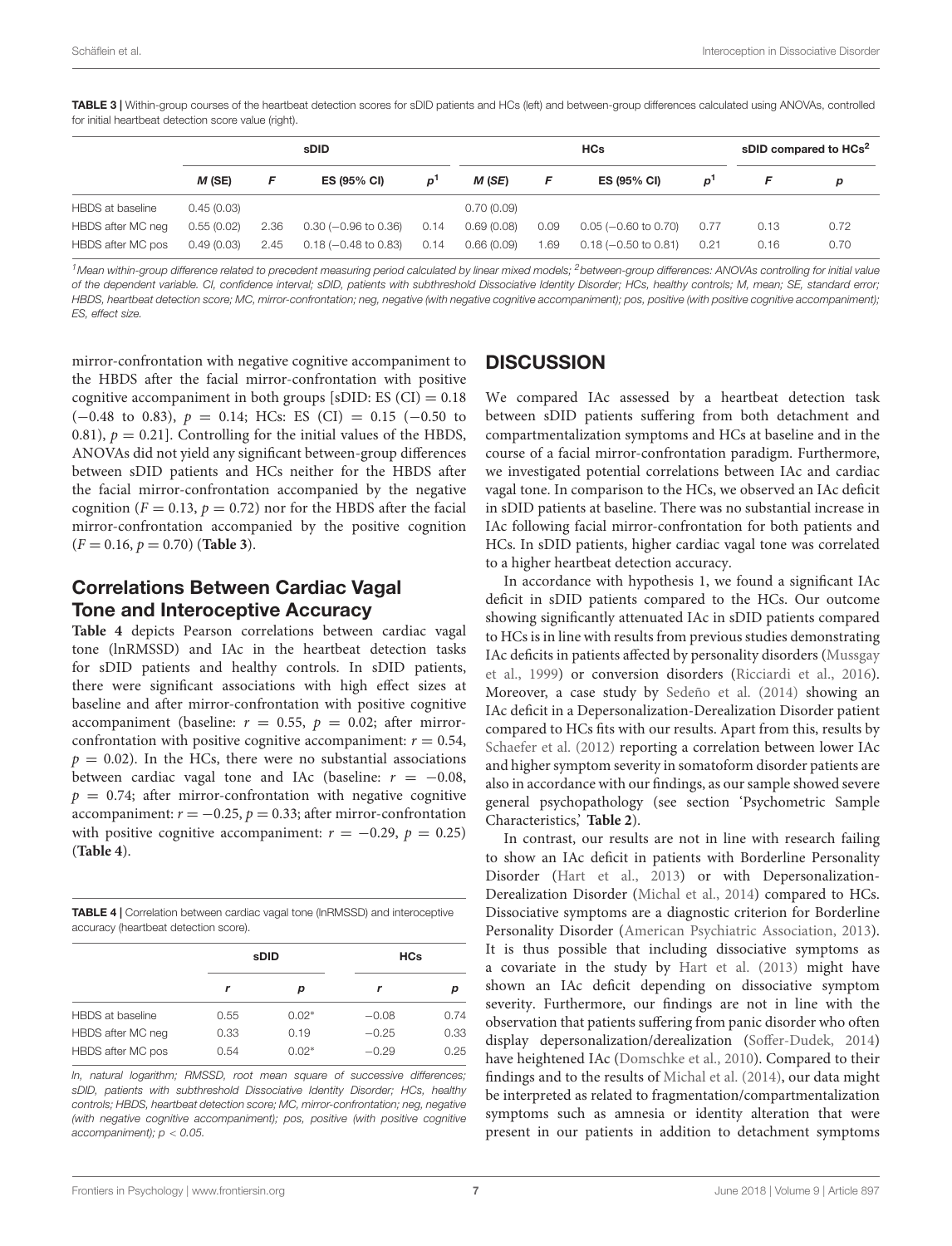[\(Holmes et al.,](#page-10-0) [2005\)](#page-10-0). When interpreted in the light of the theory of structural dissociation of the personality [\(van der](#page-11-1) [Hart et al.,](#page-11-1) [2004,](#page-11-1) [2006\)](#page-11-2), the role of fragmentation symptoms in the present study might imply that our patients have avoided their 'Emotional Parts of the Personality,' which are linked to trauma-associated emotions and thus most probably also to bodily signals. They might rather have been in their 'Apparently Normal Part of the Personality,' the personality state responsible for the demands of everyday life and detached from emotional experience linked to traumatic memories. Therefore, they might also have been detached from correspondent bodily signals, given the well-documented link between emotional experience and interoception/perception of signals arising from the body [\(Schandry,](#page-11-9) [1981;](#page-11-9) [Wiens,](#page-11-10) [2005;](#page-11-10) [Herbert and Pollatos,](#page-10-7) [2008,](#page-10-7) [2012;](#page-10-24) [Füstös et al.,](#page-10-25) [2012;](#page-10-25) [Terasawa et al.,](#page-11-11) [2013\)](#page-11-11).

Contrary to hypotheses 2a and 2b, we did not observe a significant increase in IAc following facial mirror-confrontation in either sDID patients or HCs. Looking at the effect size, one may speculate that with a larger sample the small increase from the heartbeat detection task at baseline to the heartbeat detection task after the mirror-confrontation with negative cognitive accompaniment might have reached statistical significance in our patient sample. Our finding of no significant increase in IAc following facial mirror-confrontation in both sDID patients and HCs contradicts previous findings by [Ainley et al.](#page-9-8) [\(2012\)](#page-9-8). Those authors found a significant increase in IAc linked to facial mirror-confrontation in healthy participants. Since mirrorconfrontation with their faces has proven to be associated with stress and state dissociation in the sDID patient sample of the present investigation [\(Schäflein et al.,](#page-11-6) [2016,](#page-11-6) [2018\)](#page-11-7), increased self-focus by facial mirror-confrontation might have resulted in an increase in IAc, whereas the simultaneous stress and state dissociation experience might have diminished IAc. [Fairclough and Goodwin](#page-9-17) [\(2007\)](#page-9-17), for instance, have shown an IAc decrease associated with stress in healthy women. Additionally, participants in our study underwent the heartbeat detection tasks following and not during facial mirror-confrontation. The effects of facial mirror-confrontation might already have diminished as the participants had executed the heartbeat detection tasks after the facial mirror-confrontations. Another potential reason why we were not able to detect the hypothesized IAc increase might be that sDID patients might have avoided self-perception. This interpretation is in line with [Pollatos et al.](#page-10-18) [\(2016\)](#page-10-18) demonstrating that IAc was enhanced when looking at another person's face and decreased when looking at their own faces in a sample of anorexia nervosa patients. The authors conclude that confronting anorexia nervosa patients with their faces might lead to increased body-related avoidance and thus a decrease in IAc [\(Pollatos et al.,](#page-10-18) [2016\)](#page-10-18).

In the HCs, there was also no significant increase in IAc associated with mirror-confrontation. At first sight, this finding contradicts three aforementioned investigations reporting a significant increase in IAc during mirror-confrontation with one's face [\(Weisz et al.,](#page-11-5) [1988;](#page-11-5) [Ainley et al.,](#page-9-8) [2012\)](#page-9-8) and during a task leading attention toward bodily or narrative self-aspects [\(Ainley](#page-9-9) [et al.,](#page-9-9) [2013\)](#page-9-9) in healthy participants. Our finding concerning the HCs furthermore seems to be inconsistent with work by [Pollatos](#page-10-18)

[et al.](#page-10-18) [\(2016\)](#page-10-18) demonstrating an increase in IAc going along with explicit self-focus in healthy study participants. Again, a potential explanation might be that we performed the heartbeat detection tasks after and not during the mirror-confrontation intervals. Furthermore, the HCs exhibited high baseline IAc. The lack of an increase in IAc after HCs were exposed to their faces in the mirror might thus be associated with a ceiling effect.

In keeping with hypothesis 3a, we observed significant positive correlations between cardiac vagal tone and IAc at baseline and after mirror-confrontation accompanied by the positive cognition in sDID patients. There was no such correlation after mirror-confrontation accompanied by a negative cognition. Our results suggest that patients with a higher cardiac vagal tone detect a greater proportion of their heartbeats and that this effect might be attenuated by retrieving a negative cognition, i.e., that the negative cognition possibly leads to a decoupling of the association between cardiac vagal tone and interoceptive accuracy. The finding of a significant positive correlation between cardiac vagal tone and IAc in sDID patients is in line with [Pollatos](#page-10-19) [et al.](#page-10-19) [\(2014\)](#page-10-19) reporting on an association between higher vagal control of the heart and higher IAc in healthy participants. To our knowledge, our study is the first to replicate this finding in a clinical population and especially in sDID patients. Cardiac vagal tone might be an important factor contributing to psychotherapy outcome in sDID patients as well, as shown by [Angelovski et al.](#page-9-10) [\(2016\)](#page-9-10) for patients with pain dominant somatoform disorders.

Herein, we show for the first time a link between cardiac vagal tone and IAc, a construct linked to emotional experience [\(Schandry,](#page-11-9) [1981;](#page-11-9) [Wiens,](#page-11-10) [2005;](#page-11-10) [Herbert and Pollatos,](#page-10-7) [2008,](#page-10-7) [2012;](#page-10-24) [Füstös et al.,](#page-10-25) [2012;](#page-10-25) [Terasawa et al.,](#page-11-11) [2013\)](#page-11-11), in sDID patients. Evidence suggesting an association of impaired emotional experience with a poor psychotherapy outcome in post-traumatic disorders [\(Jaycox et al.,](#page-10-26) [1998\)](#page-10-26) and highly dissociative individuals [\(Ebner-Priemer et al.,](#page-9-11) [2009\)](#page-9-11) underlines that our findings might make an important contribution toward understanding the pathophysiology of poor emotional learning and thus compromised psychotherapy outcome in patients suffering from severe dissociative symptoms. When considering the pivotal role of interoception for emotional experience [\(Schandry,](#page-11-9) [1981;](#page-11-9) [Wiens,](#page-11-10) [2005;](#page-11-10) [Herbert and Pollatos,](#page-10-7) [2008,](#page-10-7) [2012;](#page-10-24) [Füstös et al.,](#page-10-25) [2012;](#page-10-25) [Terasawa et al.,](#page-11-11) [2013\)](#page-11-11) and the herein-found link between cardiac vagal tone and interoception, one might speculate that deficiencies of both cardiac vagal tone and interoception might be psychophysiological correlates of poor emotional experience and thus might be pathways contributing to the thus far poor psychotherapy outcome of sDID/DID patients. The psychotherapy outcome of this severely disabled patient group might be improved if psychotherapeutic techniques focusing on the perception of the own body and bodily signals and aiming at heightening cardiac vagal tone were included into their psychotherapy.

In contrast to hypothesis 3b, we were not able to detect significant correlations between cardiac vagal tone and IAc in the HCs. This is most likely due to their relatively high baseline heartbeat detection score. Our HCs were mostly hospital employees and medical students, who probably have a better idea of a normal heart rate than the average population. Considering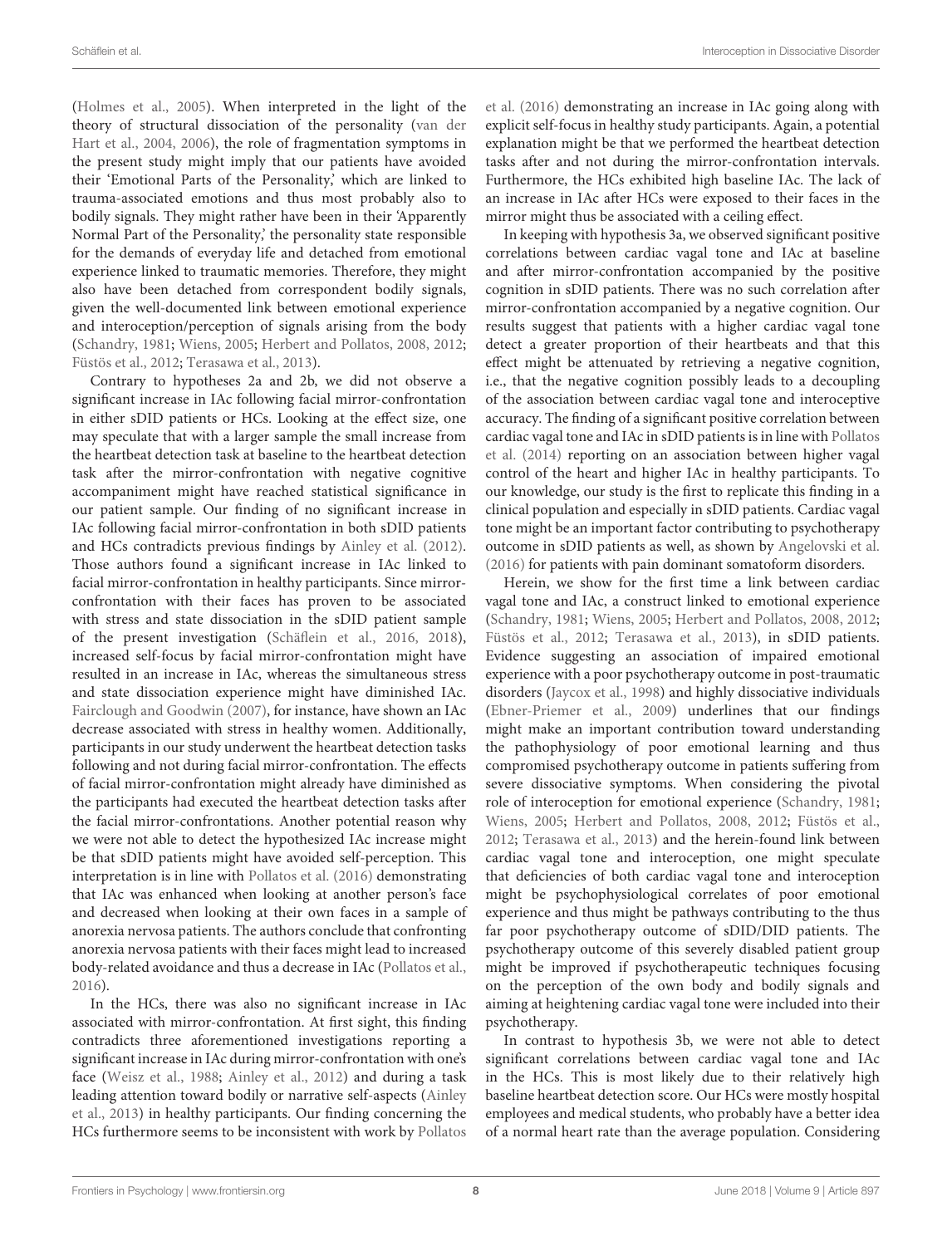a ceiling effect, it is thus difficult to detect variables enhancing a high baseline heartbeat detection ability. Thus, our findings might not automatically contradict previous results by [Pollatos](#page-10-19) [et al.](#page-10-19) [\(2014\)](#page-10-19) describing a positive correlation between vagal tone and interoceptive accuracy in a healthy population.

Our finding of impaired baseline IAc and of low interoceptive sensibility assessed by the MAIA questionnaire in sDID patients might be interpreted as fitting with the theory of experiential avoidance [\(Hayes et al.,](#page-10-5) [2004\)](#page-10-5). This theory implies that it is difficult for people high in experiential avoidance to 'remain in contact with particular private experiences (e.g., bodily sensations, emotions, [. . .])' [\(Hayes et al.,](#page-10-6) [1996,](#page-10-6) p. 1154). Psychometrically, our sDID patient sample exhibited pronounced experiential avoidance in the Acceptance and Action Questionnaire (**[Table 2](#page-5-0)**). However, it is not possible to conclude from our data whether impaired IAc is owed to avoidance, to inability, or both. Further studies including the subjective aversiveness of the heartbeat detection tasks could shed more light on this question. Considering data by [Dyer et al.](#page-9-5) [\(2015\)](#page-9-5) assuming the own body is a trigger in post-traumatic conditions, impaired IAc in our patients might be due to avoiding getting in touch with the trauma-associated own body.

Our data support the notion of the definition of dissociation, suggesting that a disruption in the normal integration of emotion, perception and body representation might be associated with impaired IAc in sDID patients. Given the differences between 'Apparently Normal Parts of the Personality' and 'Emotional Parts of the Personality' in DID patients concerning their reaction to a trauma script [\(Reinders et al.,](#page-10-2) [2006\)](#page-10-2), our patients might have been in their 'Apparently Normal Part of the Personality' state when performing the baseline heartbeat detection task. Avoidance of bodily signals and impaired IAc might thus be 'dissociative part' dependent. Consequently, it would be interesting to replicate the experiment with DID patients in their 'Apparently Normal Part of the Personality' and 'Emotional Part of the Personality' states in order to differentiate systematically between these two conditions.

Considering our findings, it is possible that a good ability to regulate cardiac vagal tone might help sDID/DID patients to overcome their tuning-out of the perception of emotions and especially of bodily perceptions [\(van der Hart et al.,](#page-11-2) [2006;](#page-11-2) [Boon](#page-9-4) [et al.,](#page-9-4) [2011\)](#page-9-4). Enhancing cardiac vagal tone and interoceptive abilities might thus counteract dissociation-specific feelings of disconnection from their bodies in sDID/DID. According to our findings, one might speculate that enhancing bodily perception, e.g., using body therapy or mindfulness exercises, as well as monitoring and influencing cardiac vagal tone, e.g., by biofeedback, might constitute psychotherapy targets for enhancing IAc in sDID/DID patients. Given the importance of bodily signals in general (e.g., [James,](#page-10-16) [1884\)](#page-10-16) and of interoceptive information in particular [\(Schandry,](#page-11-9) [1981;](#page-11-9) [Wiens,](#page-11-10) [2005;](#page-11-10) [Herbert](#page-10-7) [and Pollatos,](#page-10-7) [2008,](#page-10-7) [2012;](#page-10-24) [Füstös et al.,](#page-10-25) [2012;](#page-10-25) [Terasawa et al.,](#page-11-11) [2013\)](#page-11-11) for the experience of emotion, we suggest that impaired IAc might be a crucial factor associated with impaired emotional experience and thus emotional learning that most probably also occurs during psychotherapy in highly dissociative patients [\(Ebner-Priemer et al.,](#page-9-11) [2009\)](#page-9-11). This again might contribute to the

poor psychotherapy outcome linked to dissociation described in previous research [\(Michelson et al.,](#page-10-20) [1998;](#page-10-20) [Rufer et al.,](#page-10-21) [2006;](#page-10-21) [Spitzer et al.,](#page-11-8) [2007;](#page-11-8) [Kleindienst et al.,](#page-10-22) [2011,](#page-10-22) [2016\)](#page-10-33). Another clinical implication of our results might be that impaired interoception most probably might be an explanation for clinically reported compromised fluid intake maintaining dissociation as reported by [Hoeschel et al.](#page-10-9) [\(2008\)](#page-10-9).

# Limitations and Future Directions

Our study has several limitations. Due to the pilot character of our study, the sample size was relatively small. Another controversial issue might be that we conducted the heartbeat perception tasks after and not during the facial mirrorconfrontations. Therefore, significant effects of the stimulation may have been missed. The task of heartbeat counting may have a distracting and relaxing effect by itself and may increase both IAc and cardiac vagal tone. Adding heartbeat detection tasks and also other ways to assess IAc, e.g., heartbeat discrimination tasks [\(Whitehead et al.,](#page-11-22) [1977\)](#page-11-22) during facial mirror-confrontations to the study protocol might shed more light on the acute selffocus effects on IAc in sDID patients. Moreover, we did not assess IAc after a neutral facial mirror-confrontation (without a negative or positive cognitive accompaniment). In addition, repeating the heartbeat detection task might have had a training effect, which might have confounded the results. The negative and positive conditions were not counterbalanced due to ethical reasons, i.e., we aimed at ending the experiment with a positive condition. However, there could have been a group receiving first a positive condition, then a negative condition and then again a positive condition which would not have been analyzed, but only inserted for ethical reasons. Furthermore, the relaxation task, which was performed before the baseline IAc assessment in order to minimize anticipatory anxiety, might have influenced the IAc baseline results. Heterogeneity in terms of comorbidities, psychotherapy experience and medication use might be considered another limitation of our study. This could not be ruled out since comorbidities are highly prevalent in patients suffering from sDID/DID [\(Freyberger and Spitzer,](#page-10-34) [2005\)](#page-10-34). Our HCs sample might not be representative since all of them were hospital employees and medical students. Furthermore, we did not control for physical activity, a factor associated with improved IAc [\(Jones and Hollandsworth,](#page-10-35) [1981\)](#page-10-35). Considering [Kleckner et al.](#page-10-36) [\(2015\)](#page-10-36) and [Ring et al.](#page-10-37) [\(2015\)](#page-10-37), it is necessary to take into account the methodological limitations of the Schandry task as well. Concerning the associations between cardiac vagal tone and IAc, our study design does not enable us to control for all possible confounders of heart rate variability in our sample, e.g., vigilance, emotional arousal, or physical activity. Analyzing heart rate variability dynamics and trait factors in general might have yielded interesting results in addition to the interindividual comparison.

Herein, we show for the first time substantially impaired IAc in sDID patients and first evidence that a higher cardiac vagal tone is correlated to better IAc in sDID patients. Consequently, it may be crucial to integrate therapy methods focusing on the perception of bodily signals into psychotherapy for sDID/DID patients, e.g., interoception training, body therapy or heart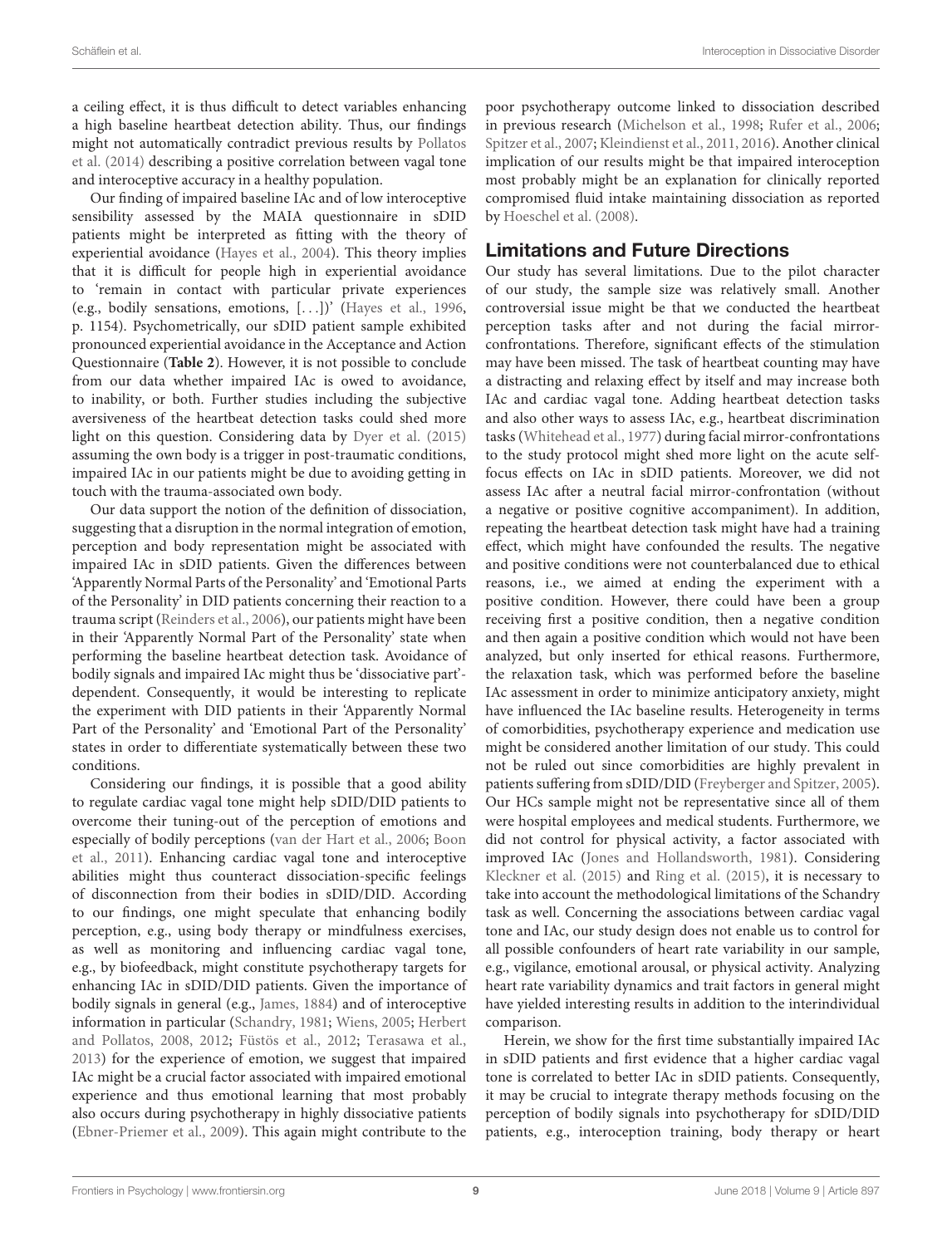rate variability biofeedback. The body scan, an intervention from the Mindfulness Based Stress Reduction program [\(Fischer](#page-9-18) [et al.,](#page-9-18) [2017\)](#page-9-18), and contemplative training [\(Bornemann and Singer,](#page-9-19) [2017\)](#page-9-19), for instance, have proven to be potent interventions enhancing IAc in healthy participants.

# **CONCLUSION**

We observed a considerable IAc deficit at baseline in sDID patients compared to HCs. In sDID patients, higher cardiac vagal tone was associated with a more precise IAc. Our data might be considered to psychophysiologically support previous findings linking dissociative symptoms to compromised emotional experience, to impaired emotional learning and to a poor psychotherapy outcome. To the extent that bodily signal perception may play a causal role in sDID/DID, integrating therapeutic approaches improving IAc and cardiac vagal tone like IAc training, body therapy, contemplative training, or heart rate variability biofeedback into psychotherapy for sDID/DID patients might contribute to improving the psychotherapy outcome of this severely affected patient group.

### AUTHOR CONTRIBUTIONS

ES and MS designed the study. ES conducted the experiments and wrote the first version of the manuscript. All of the authors

### **REFERENCES**

- <span id="page-9-9"></span>Ainley, V., Maister, L., Brokfeld, J., Farmer, H., and Tsakiris, M. (2013). More of myself: manipulating interoceptive awareness by heightened attention to bodily and narrative aspects of the self. Conscious. Cogn. 22, 1231–1238. [doi:](https://doi.org/10.1016/j.concog.2013.08.004) [10.1016/j.concog.2013.08.004](https://doi.org/10.1016/j.concog.2013.08.004)
- <span id="page-9-8"></span>Ainley, V., Tajadura-Jiménez, A., Fotopoulou, A., and Tsakiris, M. (2012). Looking into myself: changes in interoceptive sensitivity during mirror self-observation: Looking into myself. Psychophysiology 49, 1672–1676. [doi: 10.1111/j.1469-8986.](https://doi.org/10.1111/j.1469-8986.2012.01468.x) [2012.01468.x](https://doi.org/10.1111/j.1469-8986.2012.01468.x)
- <span id="page-9-2"></span>American Psychiatric Association (1994). Diagnostic and Statistical Manual of Mental Disorders, 4th Edn. Washington, DC: APA.
- <span id="page-9-1"></span>American Psychiatric Association (2013). Diagnostic and Statistical Manual of Mental Disorders, 5 Edn. Washington, DC: APA. [doi: 10.1176/appi.books.](https://doi.org/10.1176/appi.books.9780890425596) [9780890425596](https://doi.org/10.1176/appi.books.9780890425596)
- <span id="page-9-10"></span>Angelovski, A., Sattel, H., Henningsen, P., and Sack, M. (2016). Heart rate variability predicts therapy outcome in pain-predominant multisomatoform disorder. J. Psychosom. Res. 83, 16–21. [doi: 10.1016/j.jpsychores.2016.02.003](https://doi.org/10.1016/j.jpsychores.2016.02.003)
- <span id="page-9-14"></span>Bernstein, D. P., and Fink, L. (1998). Childhood Trauma Questionnaire: A Retrospective Self-Report. San Antonio, TX: Pearson.
- <span id="page-9-13"></span>Bernstein, E. M., and Putnam, F. W. (1986). Development, reliability, and validity of a dissociation scale. J. Nerv. Ment. Dis. 174, 727–735. [doi: 10.1097/00005053-](https://doi.org/10.1097/00005053-198612000-00004) [198612000-00004](https://doi.org/10.1097/00005053-198612000-00004)
- <span id="page-9-4"></span>Boon, S., Steele, K., and van der Hart, O. (eds). (2011). "Overcoming the phobia of inner experience," in Coping with Trauma-Related Dissociation, 1st Edn (New York, NY: W. W. Norton & Co).
- <span id="page-9-19"></span>Bornemann, B., and Singer, T. (2017). Taking time to feel our body: steady increases in heartbeat perception accuracy and decreases in alexithymia over 9 months of contemplative mental training: contemplative training improves interoception. Psychophysiology 54, 469–482. [doi: 10.1111/psyp.12790](https://doi.org/10.1111/psyp.12790)
- <span id="page-9-6"></span>Craig, A. (2003). Interoception: the sense of the physiological condition of the body. Curr. Opin. Neurobiol. 13, 500–505. [doi: 10.1016/S0959-4388\(03\)](https://doi.org/10.1016/S0959-4388(03)00090-4) [00090-4](https://doi.org/10.1016/S0959-4388(03)00090-4)

contributed substantially to data analysis, interpretation of the results, and critical revisions of the manuscript. The final version was approved by all authors. All authors agreed to be accountable for all aspects of the work in ensuring that questions related to the accuracy or integrity of any part of the work are appropriately investigated and resolved.

### FUNDING

This work was supported by the German Research Foundation (DFG) and the Technical University of Munich within the funding programme Open Access Publishing.

### ACKNOWLEDGMENTS

This study is part of the dissertation by ES. Parts of this work have been presented at the 19th Annual Meeting of the German-speaking Association of Psychotraumatology (Zurich, Switzerland, February 2017) and at the 25th Annual Meeting of the German Association of Psychosomatic Medicine and Psychotherapy (Berlin, Germany, March 2017). We are deeply indebted to the patients and HCs for agreeing to take part in this study and for sharing their experiences with us. Furthermore, we thank Christoph Prassler, Matthias Noertemann, and Michaela Baci for their help with patient recruitment.

- <span id="page-9-15"></span>de Geus, E. J., Willemsen, G. H., Klaver, C. H., and van Doornen, L. J. (1995). Ambulatory measurement of respiratory sinus arrhythmia and respiration rate. Biol. Psychol. 41, 205–227. [doi: 10.1016/0301-0511\(95\)05137-6](https://doi.org/10.1016/0301-0511(95)05137-6)
- <span id="page-9-16"></span>de Geus, E. J. C., and van Doornen, L. J. P. (1996). "Ambulatory assessment of parasympathetic/sympathetic balance by impedance cardiography," in Ambulatory Assessment: Computer-Assisted Psychological and Psychophysiological Methods in Monitoring and Field Studies, eds J. Fahrenberg and M. Myrtek (Göttingen: Hogrefe & Huber), 141–163.
- <span id="page-9-0"></span>Dell, P. F. (2011). An excellent definition of structural dissociation and a dogmatic rejection of all other models. J. Trauma Dissociation 12, 461–464. [doi: 10.1080/](https://doi.org/10.1080/15299732.2011.570236) [15299732.2011.570236](https://doi.org/10.1080/15299732.2011.570236)
- <span id="page-9-7"></span>Domschke, K., Stevens, S., Pfleiderer, B., and Gerlach, A. L. (2010). Interoceptive sensitivity in anxiety and anxiety disorders: an overview and integration of neurobiological findings. Clin. Psychol. Rev. 30, 1–11. [doi: 10.1016/j.cpr.2009.](https://doi.org/10.1016/j.cpr.2009.08.008) [08.008](https://doi.org/10.1016/j.cpr.2009.08.008)
- <span id="page-9-5"></span>Dyer, A. S., Feldmann, R. E., and Borgmann, E. (2015). Body-related emotions in posttraumatic stress disorder following childhood sexual abuse. J. Child Sex. Abus. 24, 627–640. [doi: 10.1080/10538712.2015.1057666](https://doi.org/10.1080/10538712.2015.1057666)
- <span id="page-9-11"></span>Ebner-Priemer, U. W., Mauchnik, J., Kleindienst, N., Schmahl, C., Peper, M., Rosenthal, M. Z., et al. (2009). Emotional learning during dissociative states in borderline personality disorder. J. Psychiatry Neurosci. 34, 214–222.
- <span id="page-9-17"></span>Fairclough, S. H., and Goodwin, L. (2007). The effect of psychological stress and relaxation on interoceptive accuracy: Implications for symptom perception. J. Psychosom. Res. 62, 289–295. [doi: 10.1016/j.jpsychores.2006.10.017](https://doi.org/10.1016/j.jpsychores.2006.10.017)
- <span id="page-9-12"></span>First, M. B., Spitzer, R. L., Gibbon, M., and Williams, J. B. W. (2012). Structured Clinical Interview for DSM-IV Axis I Disorders (SCID-I), Clinician Version, Administration Booklet, 1st Edn. Washington, DC: American Psychiatric Publishing.
- <span id="page-9-18"></span>Fischer, D., Messner, M., and Pollatos, O. (2017). Improvement of interoceptive processes after an 8-week body scan intervention. Front. Hum. Neurosci. 11:452. [doi: 10.3389/fnhum.2017.00452](https://doi.org/10.3389/fnhum.2017.00452)
- <span id="page-9-3"></span>Frewen, P. A., Dozois, D. J. A., Neufeld, R. W., Densmore, M., Stevens, T. K., and Lanius, R. A. (2011). Self-referential processing in women with PTSD: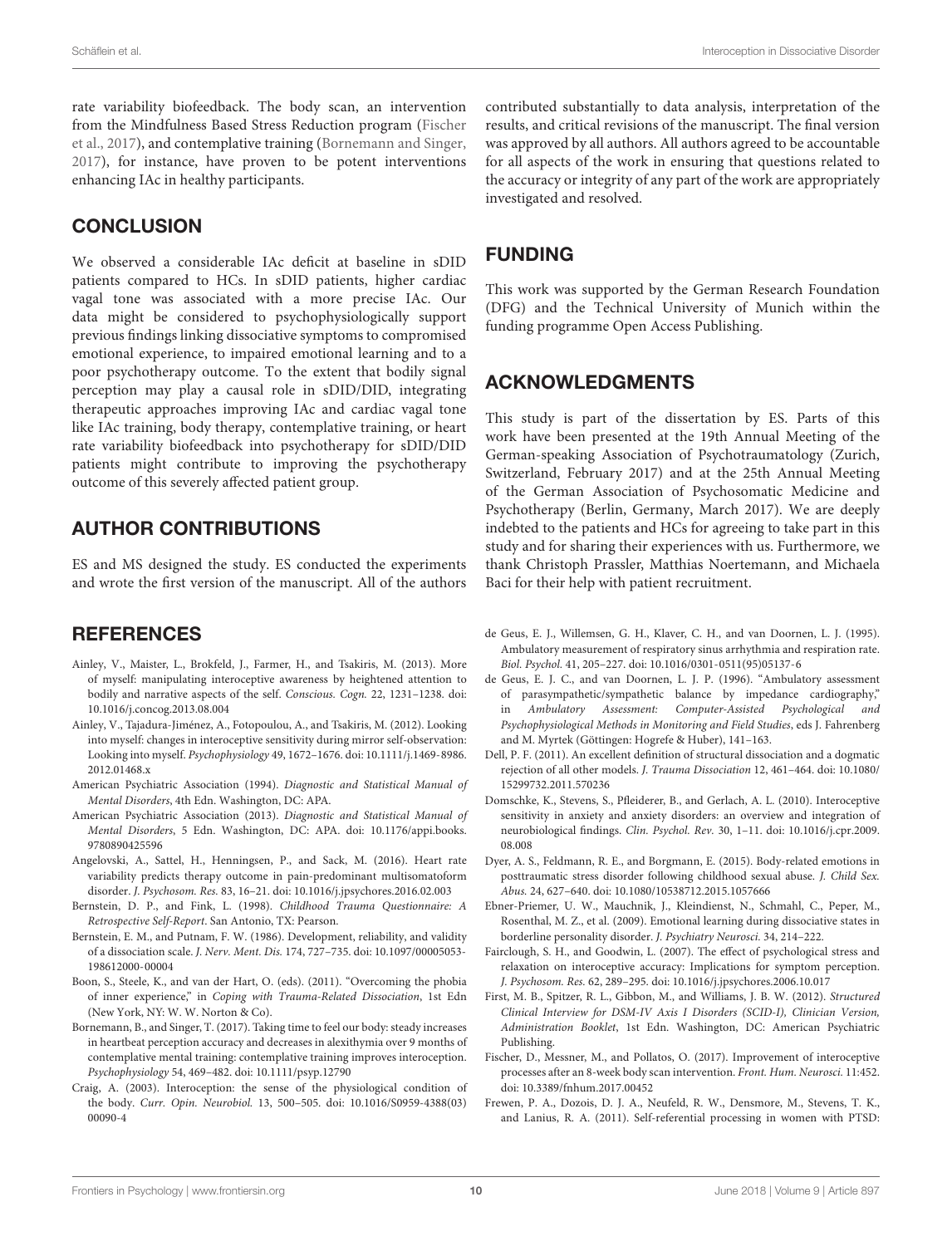Affective and neural response. Psychol. Trauma 3, 318–328. [doi: 10.1037/a0](https://doi.org/10.1037/a0021264) [021264](https://doi.org/10.1037/a0021264)

- <span id="page-10-34"></span>Freyberger, H. J., and Spitzer, C. (2005). Dissoziative Störungen [Dissociative disorders]. Nervenarzt 76, 893–900. [doi: 10.1007/s00115-005-1956-z](https://doi.org/10.1007/s00115-005-1956-z)
- <span id="page-10-25"></span>Füstös, J., Gramann, K., Herbert, B. M., and Pollatos, O. (2012). On the embodiment of emotion regulation: interoceptive awareness facilitates reappraisal. Soc. Cogn. Affect. Neurosci. 8, 911–917. [doi: 10.1093/scan/nss089](https://doi.org/10.1093/scan/nss089)
- <span id="page-10-8"></span>Garfinkel, S. N., Seth, A. K., Barrett, A. B., Suzuki, K., and Critchley, H. D. (2015). Knowing your own heart: distinguishing interoceptive accuracy from interoceptive awareness. Biol. Psychol. 104, 65–74. [doi: 10.1016/j.biopsycho.](https://doi.org/10.1016/j.biopsycho.2014.11.004) [2014.11.004](https://doi.org/10.1016/j.biopsycho.2014.11.004)
- <span id="page-10-27"></span>Gast, U., Zündorf, F., and Hofmann, A. (1999). Strukturiertes Klinisches Interview für DSM-IV - Dissoziative Störungen - Kurzform (Mini-SKID-D) [Structured Clinical Interview for DSM-IV - Dissociative Disorders - short form (Mini-SCID-D)]. Göttingen: Hogrefe.
- <span id="page-10-15"></span>Hart, N., McGowan, J., Minati, L., and Critchley, H. D. (2013). Emotional regulation and bodily sensation: interoceptive awareness is intact in borderline personality disorder. J. Pers. Disord. 27, 506–518. [doi: 10.1521/pedi\\_2012\\_](https://doi.org/10.1521/pedi_2012_26_049) [26\\_049](https://doi.org/10.1521/pedi_2012_26_049)
- <span id="page-10-5"></span>Hayes, S. C., Strosahl, K., Wilson, K. G., Bissett, R. T., Pistorello, J., Toarmino, D., et al. (2004). Measuring experiential avoidance: a preliminary test of a working model. Psychol. Rec. 54, 553–578. [doi: 10.1007/BF03395492](https://doi.org/10.1007/BF03395492)
- <span id="page-10-6"></span>Hayes, S. C., Wilson, K. G., Gifford, E. V., Follette, V. M., and Strosahl, K. (1996). Experiential avoidance and behavioral disorders: a functional dimensional approach to diagnosis and treatment. J. Consult. Clin. Psychol. 64, 1152–1168. [doi: 10.1037/0022-006X.64.6.1152](https://doi.org/10.1037/0022-006X.64.6.1152)
- <span id="page-10-7"></span>Herbert, B. M., and Pollatos, O. (2008). Interozeptive Sensitivität, Gefühle und Verhaltensregulation [Interoceptive sensitivity, feelings and behavioral control]. Z. Neuropsychol. 19, 125–137. [doi: 10.1024/1016-264X.19.3.125](https://doi.org/10.1024/1016-264X.19.3.125)
- <span id="page-10-24"></span>Herbert, B. M., and Pollatos, O. (2012). The body in the mind: on the relationship between interoception and embodiment. Top. Cogn. Sci. 4, 692–704. [doi: 10.](https://doi.org/10.1111/j.1756-8765.2012.01189.x) [1111/j.1756-8765.2012.01189.x](https://doi.org/10.1111/j.1756-8765.2012.01189.x)
- <span id="page-10-13"></span>Herbert, B. M., and Pollatos, O. (2014). Attenuated interoceptive sensitivity in overweight and obese individuals. Eat. Behav. 15, 445–448. [doi: 10.1016/j.](https://doi.org/10.1016/j.eatbeh.2014.06.002) [eatbeh.2014.06.002](https://doi.org/10.1016/j.eatbeh.2014.06.002)
- <span id="page-10-9"></span>Hoeschel, K., Guba, K., Kleindienst, N., Limberger, M. F., Schmahl, C., and Bohus, M. (2008). Oligodipsia and dissociative experiences in borderline personality disorder. Acta Psychiatr. Scand. 117, 390–393. [doi: 10.1111/j.1600-](https://doi.org/10.1111/j.1600-0447.2008.01167.x) [0447.2008.01167.x](https://doi.org/10.1111/j.1600-0447.2008.01167.x)
- <span id="page-10-0"></span>Holmes, E., Brown, R., Mansell, W., Fearon, R., Hunter, E., Frasquilho, F., et al. (2005). Are there two qualitatively distinct forms of dissociation? A review and some clinical implications. Clin. Psychol. Rev. 25, 1–23. [doi: 10.1016/j.cpr.2004.](https://doi.org/10.1016/j.cpr.2004.08.006) [08.006](https://doi.org/10.1016/j.cpr.2004.08.006)
- <span id="page-10-28"></span>Horowitz, M., Wilner, N., and Alvarez, W. (1979). Impact of event scale: a measure of subjective stress. Psychosom. Med. 41, 209–218. [doi: 10.1097/00006842-](https://doi.org/10.1097/00006842-197905000-00004) [197905000-00004](https://doi.org/10.1097/00006842-197905000-00004)
- <span id="page-10-16"></span>James, W. (1884). What is an emotion? Mind 9, 188–205. [doi: 10.1093/mind/os-IX.](https://doi.org/10.1093/mind/os-IX.34.188) [34.188](https://doi.org/10.1093/mind/os-IX.34.188)
- <span id="page-10-26"></span>Jaycox, L. H., Foa, E. B., and Morral, A. R. (1998). Influence of emotional engagement and habituation on exposure therapy for PTSD. J. Consult. Clin. Psychol. 66, 185–192. [doi: 10.1037/0022-006X.66.1.185](https://doi.org/10.1037/0022-006X.66.1.185)
- <span id="page-10-35"></span>Jones, G. E., and Hollandsworth, J. G. (1981). Heart rate discrimination before and after exercise-induced augmented cardiac activity. Psychophysiology 18, 252–257. [doi: 10.1111/j.1469-8986.1981.tb03029.x](https://doi.org/10.1111/j.1469-8986.1981.tb03029.x)
- <span id="page-10-36"></span>Kleckner, I. R., Wormwood, J. B., Simmons, W. K., Barrett, L. F., and Quigley, K. S. (2015). Methodological recommendations for a heartbeat detection-based measure of interoceptive sensitivity: recommended methods for heartbeat detection. Psychophysiology 52, 1432–1440. [doi: 10.1111/psyp.12503](https://doi.org/10.1111/psyp.12503)
- <span id="page-10-22"></span>Kleindienst, N., Limberger, M. F., Ebner-Priemer, U. W., Keibel-Mauchnik, J., Dyer, A., Berger, M., et al. (2011). Dissociation predicts poor response to dialectial behavioral therapy in female patients with borderline personality disorder. J. Pers. Disord. 25, 432–447. [doi: 10.1521/pedi.2011.](https://doi.org/10.1521/pedi.2011.25.4.432) [25.4.432](https://doi.org/10.1521/pedi.2011.25.4.432)
- <span id="page-10-33"></span>Kleindienst, N., Priebe, K., Görg, N., Dyer, A., Steil, R., Lyssenko, L., et al. (2016). State dissociation moderates response to dialectical behavior therapy for posttraumatic stress disorder in women with and without borderline personality disorder. Eur. J. Psychotraumatol. 7:30375. [doi: 10.3402/ejpt.v7.](https://doi.org/10.3402/ejpt.v7.30375) [30375](https://doi.org/10.3402/ejpt.v7.30375)
- <span id="page-10-29"></span>Knoll, J. F., and Hodapp, V. (1992). A comparison between two methods for assessing heartbeat perception. Psychophysiology 29, 218–222. [doi: 10.1111/j.](https://doi.org/10.1111/j.1469-8986.1992.tb01689.x) [1469-8986.1992.tb01689.x](https://doi.org/10.1111/j.1469-8986.1992.tb01689.x)
- <span id="page-10-23"></span>Lanius, R. A. (2015). Trauma-related dissociation and altered states of consciousness: a call for clinical, treatment, and neuroscience research. Eur. J. Psychotraumatol. 6:27905. [doi: 10.3402/ejpt.v6.27905](https://doi.org/10.3402/ejpt.v6.27905)
- <span id="page-10-3"></span>Levin, R., and Spei, E. (2004). Relationship of purported measures of pathological and nonpathological dissociation to self-reported psychological distress and fantasy immersion. Assessment 11, 160–168. [doi: 10.1177/1073191103](https://doi.org/10.1177/1073191103256377) [256377](https://doi.org/10.1177/1073191103256377)
- <span id="page-10-4"></span>Lyssenko, L., Schmahl, C., Bockhacker, L., Vonderlin, R., Bohus, M., and Kleindienst, N. (2017). Dissociation in psychiatric disorders: a meta-analysis of studies using the dissociative experiences scale. Am. J. Psychiatry 175, 37–46. [doi: 10.1176/appi.ajp.2017.17010025](https://doi.org/10.1176/appi.ajp.2017.17010025)
- <span id="page-10-32"></span>Malik, M., Bigger, J. T., Camm, A. J., Kleiger, R. E., Malliani, A., Moss, A. J., et al. (1996). Heart rate variability: standards of measurement, physiological interpretation, and clinical use. Eur. Heart J. 17, 354–381. [doi: 10.1093/](https://doi.org/10.1093/oxfordjournals.eurheartj.a014868) [oxfordjournals.eurheartj.a014868](https://doi.org/10.1093/oxfordjournals.eurheartj.a014868)
- <span id="page-10-17"></span>Mehling, W. E., Price, C., Daubenmier, J. J., Acree, M., Bartmess, E., and Stewart, A. (2012). The multidimensional assessment of interoceptive awareness (MAIA). PLoS One 7:e48230. [doi: 10.1371/journal.pone.0048230](https://doi.org/10.1371/journal.pone.0048230)
- <span id="page-10-14"></span>Michal, M., Reuchlein, B., Adler, J., Reiner, I., Beutel, M. E., Vögele, C., et al. (2014). Striking discrepancy of anomalous body experiences with normal interoceptive accuracy in depersonalization-derealization disorder. PLoS One 9:e89823. [doi:](https://doi.org/10.1371/journal.pone.0089823) [10.1371/journal.pone.0089823](https://doi.org/10.1371/journal.pone.0089823)
- <span id="page-10-20"></span>Michelson, L., June, K., Vives, A., Testa, S., and Marchione, N. (1998). The role of trauma and dissociation in cognitive-behavioral psychotherapy outcome and maintenance for panic disorder with agoraphobia. Behav. Res. Ther. 36, 1011–1050. [doi: 10.1016/S0005-7967\(98\)00073-4](https://doi.org/10.1016/S0005-7967(98)00073-4)
- <span id="page-10-10"></span>Mussgay, L., Klinkenberg, N., and Rüddel, H. (1999). Heart beat perception in patients with depressive, somatoform, and personality disorders. J. Psychophysiol. 13, 27–36. [doi: 10.1027//0269-8803.13.1.27](https://doi.org/10.1027//0269-8803.13.1.27)
- <span id="page-10-1"></span>Nijenhuis, E. R., and van der Hart, O. (2011). Dissociation in trauma: a new definition and comparison with previous formulations. J. Trauma Dissociation 12, 416–445. [doi: 10.1080/15299732.2011.570592](https://doi.org/10.1080/15299732.2011.570592)
- <span id="page-10-18"></span>Pollatos, O., Herbert, B. M., Berberich, G., Zaudig, M., Krauseneck, T., and Tsakiris, M. (2016). Atypical self-focus effect on interoceptive accuracy in anorexia nervosa. Front. Hum. Neurosci. 10:484 [doi: 10.3389/fnhum.2016.00484](https://doi.org/10.3389/fnhum.2016.00484)
- <span id="page-10-12"></span>Pollatos, O., Kurz, A.-L., Albrecht, J., Schreder, T., Kleemann, A. M., Schöpf, V., et al. (2008). Reduced perception of bodily signals in anorexia nervosa. Eat. Behav. 9, 381–388. [doi: 10.1016/j.eatbeh.2008.02.001](https://doi.org/10.1016/j.eatbeh.2008.02.001)
- <span id="page-10-30"></span>Pollatos, O., Traut-Mattausch, E., Schroeder, H., and Schandry, R. (2007). Interoceptive awareness mediates the relationship between anxiety and the intensity of unpleasant feelings. J. Anxiety Disord. 21, 931–943. [doi: 10.1016/](https://doi.org/10.1016/j.janxdis.2006.12.004) [j.janxdis.2006.12.004](https://doi.org/10.1016/j.janxdis.2006.12.004)
- <span id="page-10-19"></span>Pollatos, O., Yeldesbay, A., Pikovsky, A., and Rosenblum, M. (2014). How much time has passed? Ask your heart. Front. Neurorobot. 8:15. [doi: 10.3389/fnbot.](https://doi.org/10.3389/fnbot.2014.00015) [2014.00015](https://doi.org/10.3389/fnbot.2014.00015)
- <span id="page-10-2"></span>Reinders, A. A., Nijenhuis, E. R., Quak, J., Korf, J., Haaksma, J., Paans, A. M., et al. (2006). Psychobiological characteristics of dissociative identity disorder: a symptom provocation study. Biol. Psychiatry 60, 730–740. [doi: 10.1016/j.](https://doi.org/10.1016/j.biopsych.2005.12.019) [biopsych.2005.12.019](https://doi.org/10.1016/j.biopsych.2005.12.019)
- <span id="page-10-11"></span>Ricciardi, L., Demartini, B., Crucianelli, L., Krahé, C., Edwards, M. J., and Fotopoulou, A. (2016). Interoceptive awareness in patients with functional neurological symptoms. Biol. Psychol. 113, 68–74. [doi: 10.1016/j.biopsycho.](https://doi.org/10.1016/j.biopsycho.2015.10.009) [2015.10.009](https://doi.org/10.1016/j.biopsycho.2015.10.009)
- <span id="page-10-31"></span>Riese, H., Groot, P. F., van den Berg, M., Kupper, N. H., Magnee, E. H., Rohaan, E. J., et al. (2003). Large-scale ensemble averaging of ambulatory impedance cardiograms. Behav. Res. Methods Instrum. Comput. 35, 467–477. [doi: 10.3758/](https://doi.org/10.3758/BF03195525) [BF03195525](https://doi.org/10.3758/BF03195525)
- <span id="page-10-37"></span>Ring, C., Brener, J., Knapp, K., and Mailloux, J. (2015). Effects of heartbeat feedback on beliefs about heart rate and heartbeat counting: a cautionary tale about interoceptive awareness. Biol. Psychol. 104, 193–198. [doi: 10.1016/j.biopsycho.](https://doi.org/10.1016/j.biopsycho.2014.12.010) [2014.12.010](https://doi.org/10.1016/j.biopsycho.2014.12.010)
- <span id="page-10-21"></span>Rufer, M., Held, D., Cremer, J., Fricke, S., Moritz, S., Peter, H., et al. (2006). Dissociation as a predictor of cognitive behavior therapy outcome in patients with obsessive-compulsive disorder. Psychother. Psychosom. 75, 40–46. [doi: 10.](https://doi.org/10.1159/000089225) [1159/000089225](https://doi.org/10.1159/000089225)